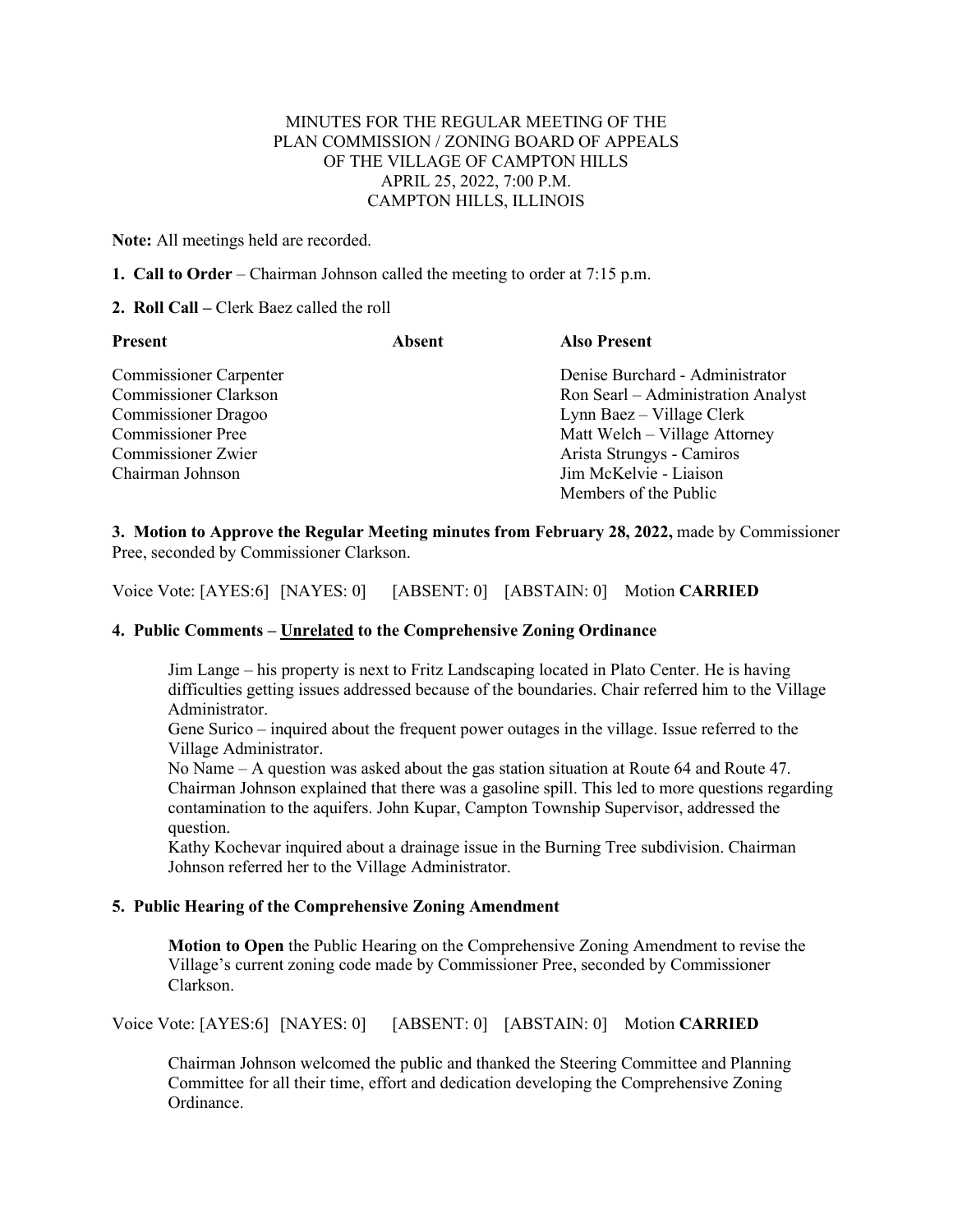Attorney Welch went over the procedures and expectations for tonight's public hearing.

## **a) Presentation by the Village to the Commission and Public**

Administrator Burchard gave a brief history/timeline of the Kane County Zoning revisions from 1937 to present day from which the Village of Campton Hills in 2007 incorporated and adopted the Kane County Zoning Ordinance.

Arista Strungys – Principal Planner for Camiros gave an overview of the technical aspects of the proposed zoning code.

**Motion to Open** the Public Testimony portion of the Public Hearing made by Commissioner Carpenter, seconded by Commissioner Pree.

Voice Vote: [AYES:6] [NAYES: 0] [ABSENT: 0] [ABSTAIN: 0] Motion **CARRIED**

## **b.) Public Comments and Questions session.**

Attorney Welch conducted the swearing in for those who requested to speak.

**Motion to Close** the public testimony portion of the public hearing made by Commissioner Pree, seconded by Commissioner Carpenter.

Voice Vote: [AYES:6] [NAYES: 0] [ABSENT: 0] [ABSTAIN: 0] Motion **CARRIED**

# **c.) Public Comments and Questions session closed**

Chairman Johnson closed the public comments and questions portion of the public hearing.

## **d.) Final address by Village to Commission regarding public comments and q questions.**

**Motion to Entertain** discussion by the Commission/Board regard the Comprehensive Zoning Amendment made Commissioner Zwier, seconded by Commissioner Pree.

Voice Vote: [AYES:6] [NAYES: 0] [ABSENT: 0] [ABSTAIN: 0] Motion **CARRIED**

## **e.) Commission discussion and vote regarding Comprehensive Zoning Amendment Ordinance recommendation to the Village Board.**

Discussion was held regarding the storing of recreation vehicles. A consensus was determined, and a motion was made to **remove** the following language from the draft ordinance: **Screened from view from any public right away and Not hooked up to public utilities**

**Motion to Remove** certain language from the draft village ordinance pertaining to recreational vehicles screening and prohibition of public utility hook up made by Commissioner Zwier, seconded by Commissioner Pree.

Voice Vote: [AYES:6] [NAYES: 0] [ABSENT: 0] [ABSTAIN: 0] Motion **CARRIED**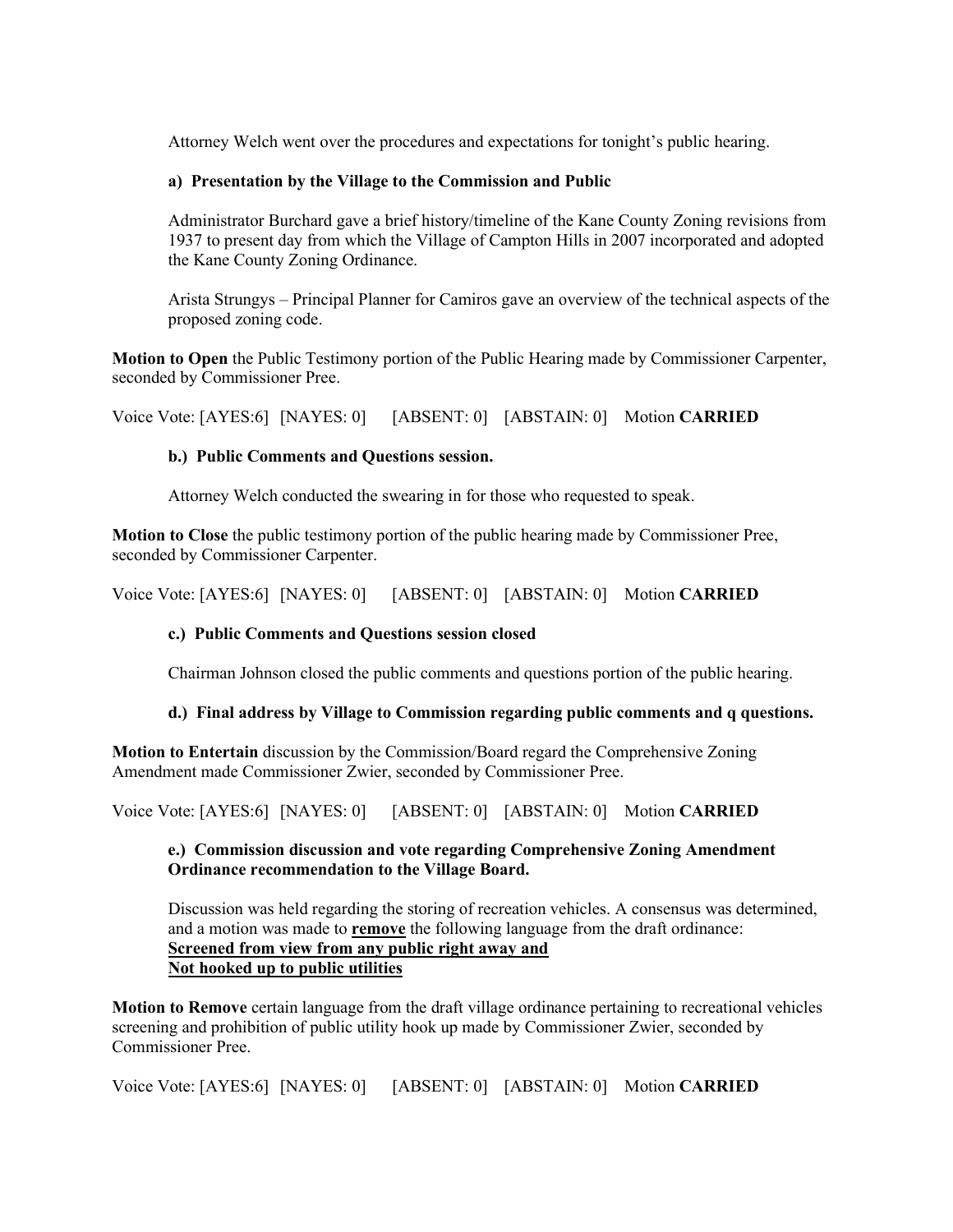**Motion to Recommend (with changes as discussed above in item e),** to the Village Board approval of the Comprehensive Zoning Ordinance as presented and to forward all comments received regarding this amendment to the Village Board for final decision. Motion made by Commissioner Pree, seconded by Commissioner Clarkson.

Roll Call Vote: [AYES:6] [NAYES: 0] [ABSENT: 0] [ABSTAIN: 0] Motion **CARRIED** Carpenter Clarkson Dragoo Pree Zwier Johnson

**Motion** that all currently zoned open space and all forest preserve properties zoned open space are uniformly colored correctly on the map. Motion made by Commission Pree, seconded by Commissioner Carpenter.

Voice Vote: [AYES:6] [NAYES: 0] [ABSENT: 0] [ABSTAIN: 0] Motion **CARRIED**

**Motion to Close** the public hearing made by Commission Carpenter, seconded by Commissioner Dragoo.

Voice Vote: [AYES:6] [NAYES: 0] [ABSENT: 0] [ABSTAIN: 0] Motion **CARRIED**

- **6**. **New Business,** *None*
- **7. Reminder(s)** *None*
- **8. Adjournment**

**Motion to Adjourn** meeting made by Commissioner Clarkson, seconded by Commissioner Zwier.

Voic Vote: [AYES:6] [NAYES: 0] [ABSENT: 0] [ABSTAIN: 0] Motion **CARRIED**

Meeting adjourned at 10:17 p.m.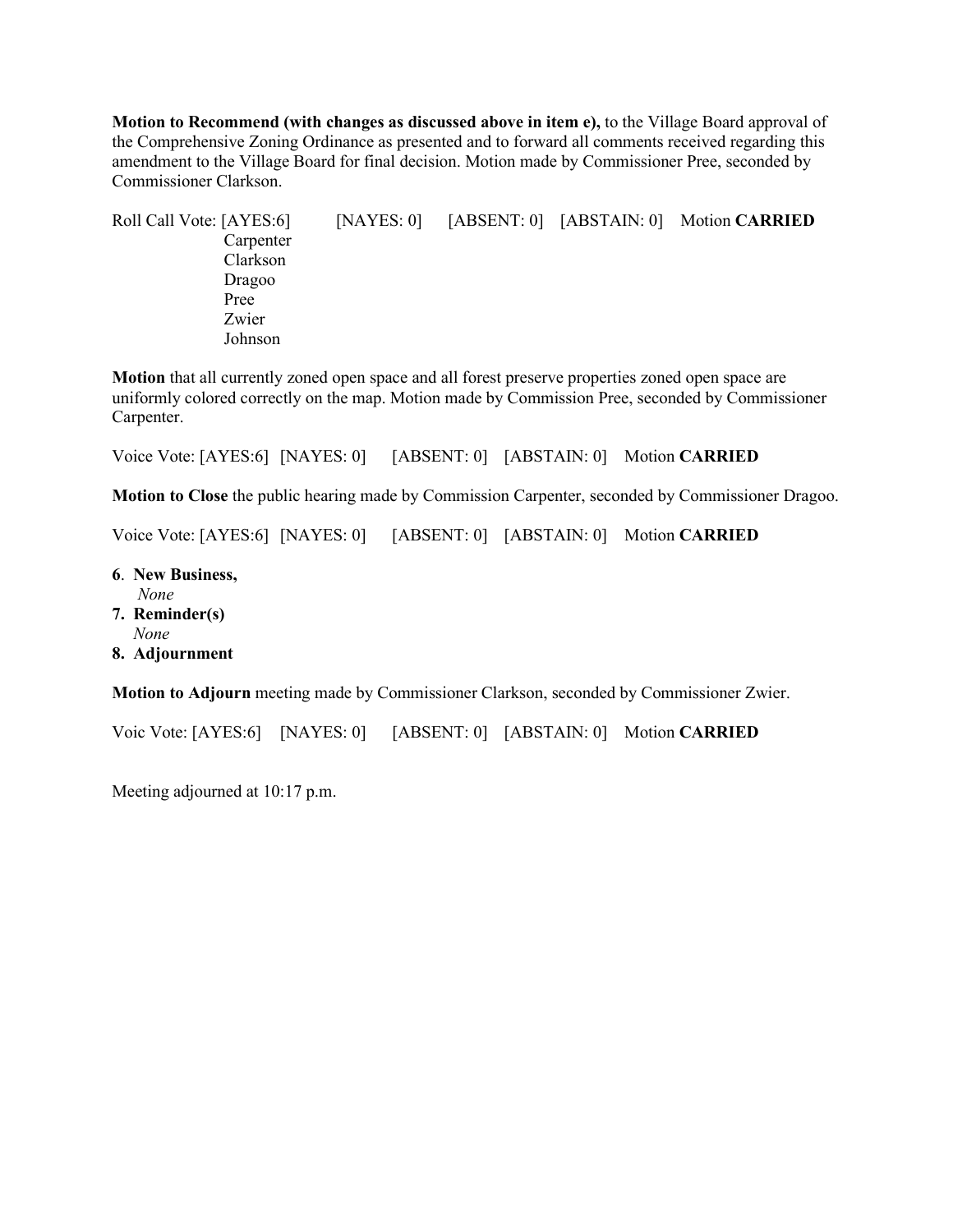# VERBATIM PUBLIC HEARING COMMENTS April 25, 2022

Name: Tim Morgan 38:30 Written statement submitted – Exhibit A Name: Peggy Sue Seehafer Written statement submitted – Exhibit B Name: Russ Newberg 46:07

6N817 Longacre Dr.

I would echo Mr. Morgan's comments in various ways and would like to point out a couple of things that were not mentioned in his allotted time. First off, there is very vague knowledge or written of what the enforcements will be and what that plan of attack will be. So, I think that is limiting you and how you approached this. A lot of this is just cut and paste, it seems from other surrounding areas that have adopted certain other types of laws, again going back to what Mr. Morgan said – and what is on the website, this intention is to be a semi-rural community, I think the RV storage, commercial vehicle, the boating, a lot of these laws you're looking to adopt, really are conflicting to one another. Um, as Mr. Morgan stated, the landscaping, talks about landscaping. There's nothing on the commercial vehicle part of enforcement. Again, from a resale value perspective as well as intended use, most people move into this area just for what it is intended for: to be able to have boats, to be able to have RVs, and to have trailers, to be able to have those different types of things. These are neighborhood issues and I think that this board recognizes the neighborhood complexity that is out there. That is why you have you know everything going all the way down from R1 to 5000 square feet obviously 5000square is not going to be incorporated for use with the tax assessor's use, it's about use and it's not going be used the same way that someone is going to use their four acres. And I believe the same goes with as far as grandfathering and looking at that type of law just doesn't make sense. You define the community residents as a community of residents that must seek all federal and state local requirements, including but not limited to the license and building code requirements. I don't see where somewhere of what you are trying to adopt makes sense or conforms to that and it says that every community resident must maintain a residential character which is compatible with the surrounding residential neighborhood. So, these are neighborhood issues. These should be HOA issues that most people are here to represent and talk about today when it comes to some of the use. As far as what you can park on your property and what we pay taxes for. We bought the property for the intended use and now here it is years later and it's changing. I've been a resident of this community for my entire life, except for four years when I moved out of state for various reasons and have returned. And to be able to come back to this community because I frankly didn't like where I lived elsewhere. And so, to be out here for almost fifty years and to see the changes that we are going through, some of this is good, but not all of is good. And to adopt this plan in its current form I think would be negligent by this board and not representing the best of what the community intentions are.

Jim Lake – 42W419 Burlington Rd 49:31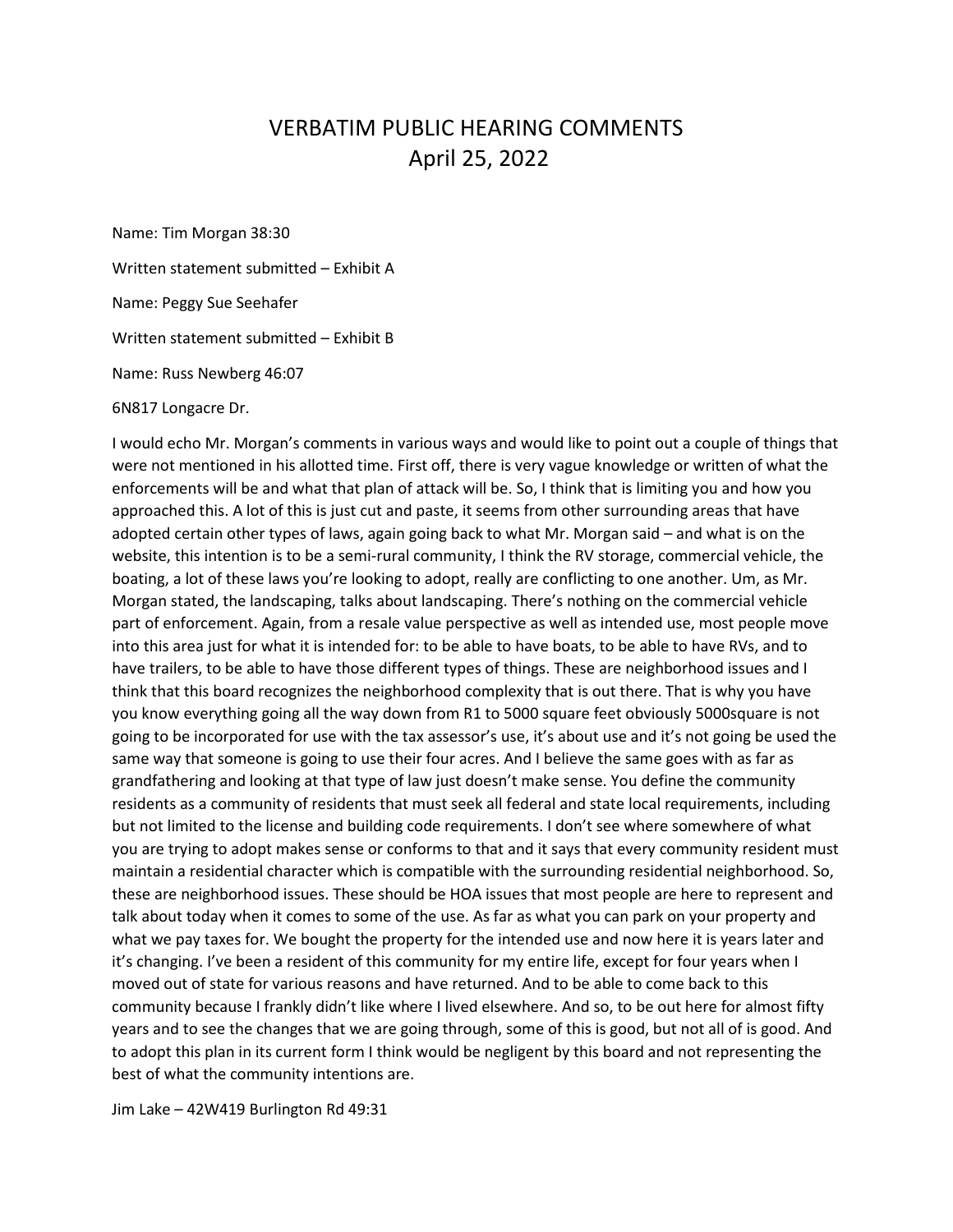I am surrounded by farms and nurseries. Our original subdivision was Evening Prairie and Mr. VerHagee added a few more houses on a private road and ever since 97 I have had a problem with this village. And it all started with Patsy Smith and incorporated drainage from the pond that is over there. The pond was designated there for fire. I don't want to get into very long but for fire, if there's a fire in the neighborhood regardless, the Illinois state law whose ever (inaudible) are on the property they must maintain them. Well that never happened. We had the same kind of circus went through a bunch of these meetings and the village did what they wanted. They scared the people and tell them that they would lose the river boat money and you guys are doing that that again here. If we don't do this, we want to be another Naperville. We didn't move out here to be a Naperville. We moved out here to be with the farmers and open space. And that's what this township is all about. And I wish you people would recognize that and let everybody vote and be more transparent. Not just this little postcard in my mailbox and I found out from my son who works for open space. And I really think that you people need to go home and take a look in the mirror and see what they are doing to this township. Thank you.

Janie Grillo – the monarch lady. Thank you for your time …. All these years, line by line as you said. I appreciate that. However, I have some major issues. As you see (inaudible) village trustees and many volunteers, have spent countless hours' time and energy that best reflects the village of Campton Hills. Part of it being trusting its citizens who have turned out in droves. This will tell you that no matter how many times it was put in public announcements, people have busy lives, and we entrust you, even though you announce when meetings will be held, we entrust you to do the job. And now you've down the job and we are pushing back. A little bit. I understand when you present things and you put it out there and no one replies until the end. But we are here. Because we care. I will repeat what that man said – (repeats mission statement of village) I fought a lot in those years in early 07. I had family meetings and I would do it all over again. Because otherwise a lot of our village might be part of Elgin just like the area east of (inaudible). But we chose not, and we are Campton Hills and I would do it all over again. But we did it to preserve that rural structure, not to have additional zoning nit picking zoning, recreational vehicles, how are you going to block main from view of a main road when you have a large vehicle. It is nitpicking and maybe for commercial. So is the 30-day thing with holiday lights. So, if I have a business and put my holiday lights up before Thanksgiving, do I have to take them down before Christmas? I'm sorry I know that there are a lot of issues, but this is another nitpicky things that go far beyond what we represent. So again, I thank you for the time that you put into it, but let's preserve that rural culture and that right. Thank you.

William Beith - Good evening. Thank you for doing all this work, this zoning issue. I have worked on zoning in 4 Illinois municipalities and as a village administrator. I have written and amended building codes, planning and development in wonder lake. Zoning creates the right of citizens through the implementation of land use regulations. The comprehensive plan describes the big picture in the zoning code and it defines those details. The zoning code then identifies and defines the uses of land throughout the municipality. So the zoning code is structed to encompass equity and rule of law regionally focusing on like activities. Which is why we don't have butcher shop or gas station in the middle of a residential neighborhood. So the zoning is the pathway for residents and businesses so that can exist as special use. The code is the structure that organizes and keeps orderly process necessary for the approval of that use. Zoning ensures that the neighbors surrounding that project are protected by having a voice in that process, like we are here tonight. Zoning also ensures that we have an appeal process and also addresses neighborhood issues if there is a problem. Thank you.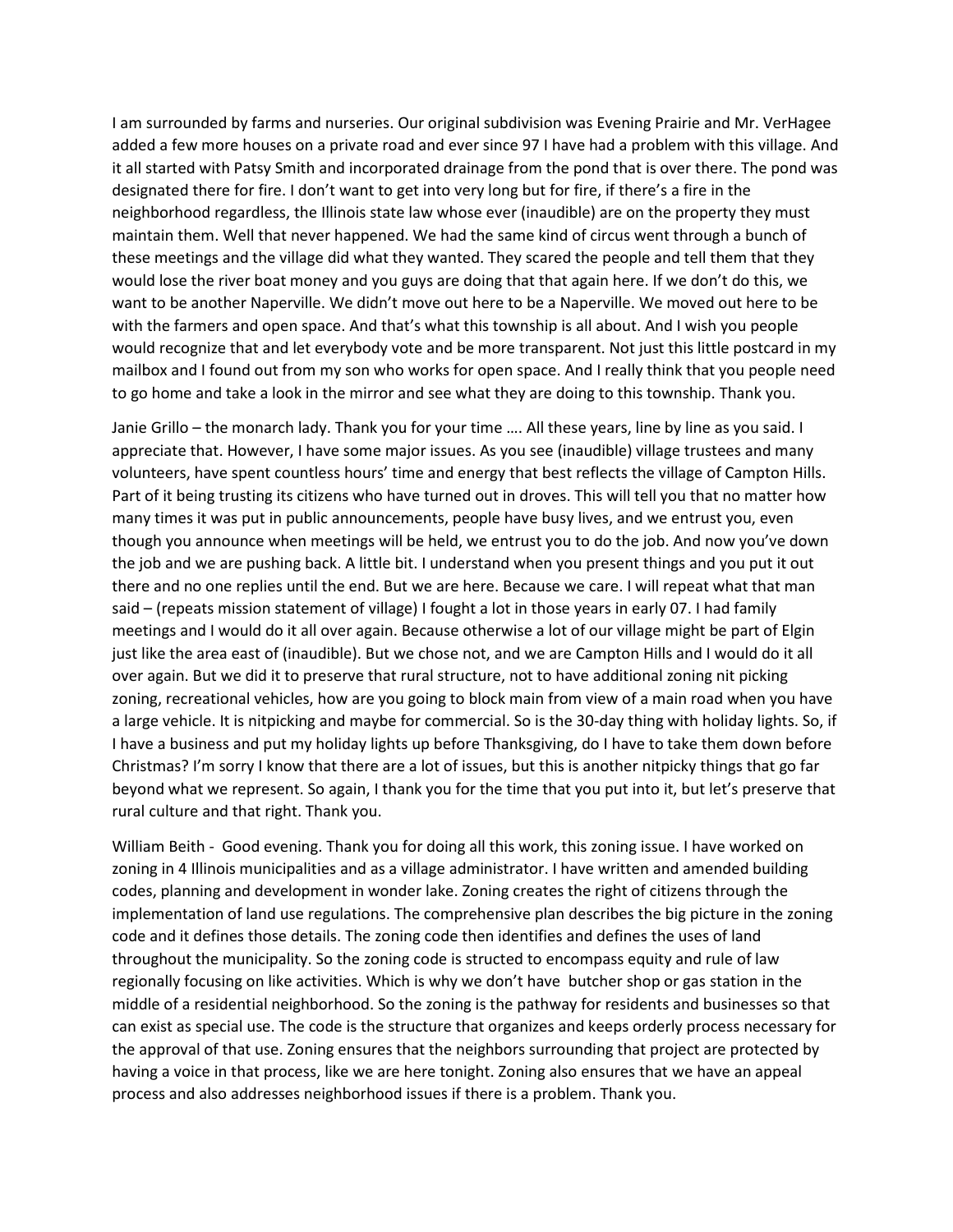David Lors – Hi I'm Dave. I am a new Campton Hills residents. I am an electronics engineer and have moderated free RV forms two of those requests were by the board members due to my technical experience. I have two concerns with the new zoning regulations regarding storage of RVs on a residential property. While I concur with the current regulations, the zoning behind the front building line, and behind the side, within side yards, it will be nearly impossible for most residents to comply with statement free from view of any public right away. RVs are not maneuverable. You can create a labyrinth of buildings and tress to hide behind and then you can't get the RVF in there. As soon as you make a path to get the RV in a spot, you also make a path for it to be viewed. As far as fence you really can't hide a 12 foot RV with a 6 foot fence. And even you do having an RV sitting way above the fence line, that really just looks worse than seeing the RV. My second concern has to do with connecting to a public utility. I assume this means plugging into an HC outlet, batteries self discharge. Proper maintenance is to keep the RV plugged in all the time. RVs have special circuitry designed to maintain the batteries, that's how it is designed. It's ironic that the sentence you require us to maintain our RVs but yet in the previous sentence we are not allowed to maintain our RVs so that is something that needs to be worked out. I concur with the concept of that, not wanting people to live in RVs, but one of things is that we have something called winter and I camp in the winter, you go through a tank of propane in about three days. That's about \$800 per month in cost and nobody in their right mind is going to do that. So, RVs, campers, and boats all add value to the neighborhood. These are family activities. Sitting around the campfire has resulted in some very deep talks with my kids about life. Families that spend time together raise stable kids. Camping and boating are great family bonding activities. I would like to see Campton Hills promoting good family activities, not discouraging it. So wrapping it up, Campton Hills is a diverse community, currently we have restricted neighborhood with HOAs and those neighborhoods that don't have HOAs, so I am asking you to be an inclusive government that serves the broader community and just a select few. So I am asking you specifically to remove the text "screen from public view right of way and not connected from public utility" from the zoning law. Let's keep Campton Hills a family friendly place. Thanks.

Gene Surico – I already spoke

John Toniolo - No comment

Nick Pilotte – I have been a member of this community, Campton Hills for 13 years and in fact you gave me a ticket 30 days after I moved into here. (laughter in the crowd) Anyway.. I understand the need for rezoning, and we moved to Campton Hills for the privacy and the flexibility of the lots. Aligning the lots in a subdivision with consistent zoning, I understand and I do support that to a certain extent. However zoning changes do affect the (inaudible) of current residences and I do have certain concerns for the future residents of those lots. Now I am not a lawyer, definitely not I pay people to do that for me. I may have missed it in this whole 127 page proposal, I don't see how a transfer of ownership of a nonconforming lot is going to allow MR Morgan with his RV, I don't see how that is going to be allowed to continue for a non-conforming lot and afterwards. I am going to talk about a couple of points that kid of concern me and some of them are a little silly but section 8.3 section  $H -$  you gotta clause in there saying that you can't slaughter your own chickens. I am sorry but do we have a problem with people slaughtering too many chickens? Do we have reports of excess of slaughtering? It seems a little excessive. It's a rural, not a problem I guess. Anyway that should be a rule for an HOA not for a village.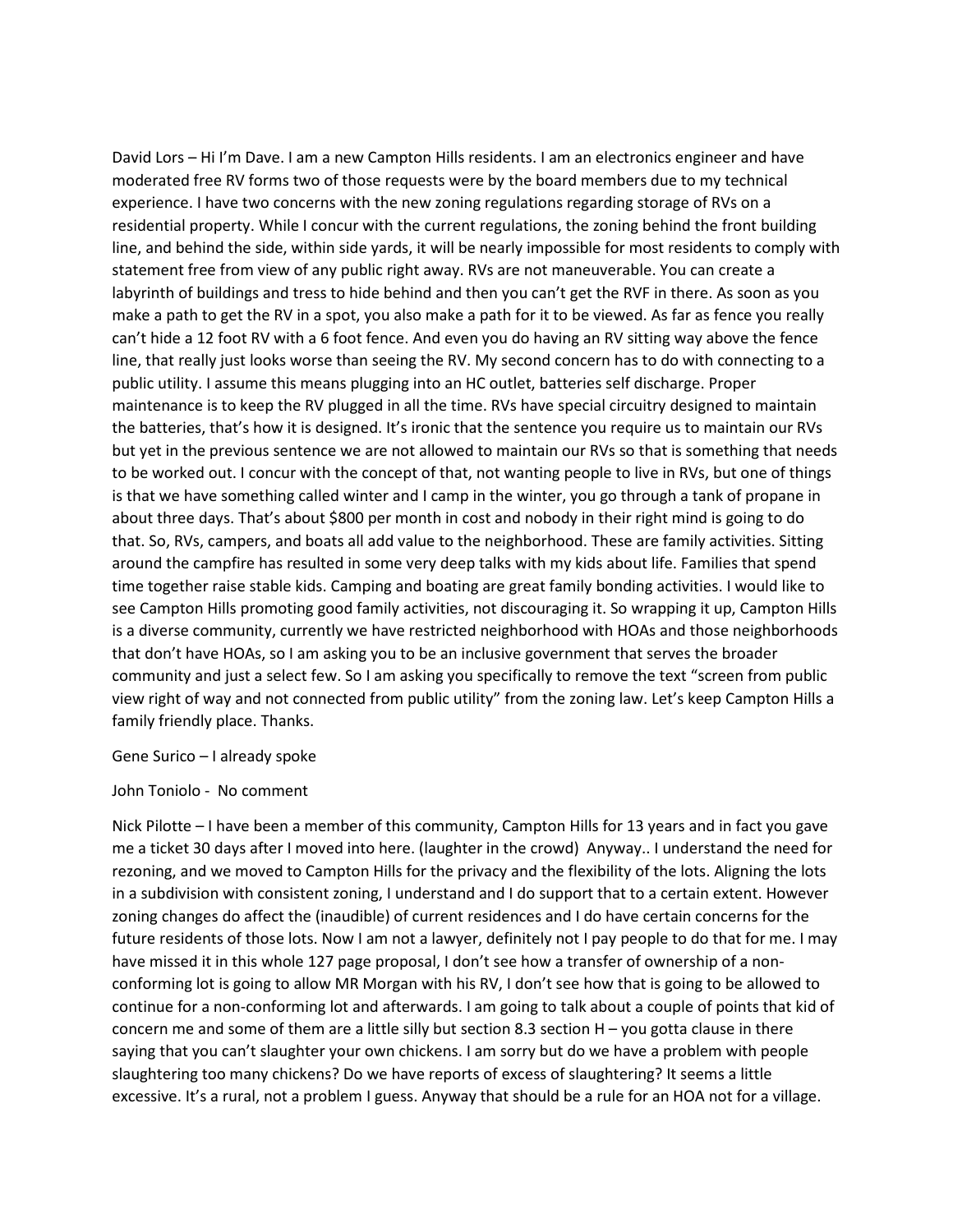Section M of 8.3 as well do we have issues with livestock or horses being mistreated in the community? I try to keep up even though I am not a very vocal or outspoken individual, I don't see a lot reports of that, so I kind of have some concerns about that. If you are concerned about properties with livestock, that's not a farm, that should brought up with the HOA as well. That should not be a concern with the village. If somebody moves into a neighborhood that has horses in it, that should be part of the HOA, that shouldn't be a part of the village. Part of the sections regarding solar systems and wind turbines. I do understand the need for renewable energy and wind sources. Solar systems, insulation. I understand that people are going to be moving towards that if they haven't already. But there are very few requirements for aesthetics in that and there is a lot more for just landscaping and business and everything. I am a little concerned with how that is going to look when you are facing the road. I know that I am at time here so I will try to shorten this up a little bit, but I really understand the need for the HOAs and the rezoning but, the zoning errors and discrepancies that were brought up. I did speak to an individual the other night that bought a property with the understanding that it was zoned farm, and it's actually zoned as a residential property. That concerns me that we are looking at re-zoning massive amounts of property in the community and we still have discrepancies between what the county is seeing and with what the village is seeing. I think we need to address that kind of stuff before we start moving on with additional changes to the ordinances.

James Feuerboron – First of all I would like to say that I appreciate those that have been serving on this committee for umpteen years. I know that you have put a lot time in this. My wife and I purchased our property in 1976, so we are not necessarily new people, but we are not old. We have been here 46 years. We live in the Foxfield Subdivision section 1, we have two acres, our subdivision along with Foxfield 1, 2, 3, and (inaudible) were all developed as Z point property, and they included easements on every single parcel for riding your horses. (inaudible) I am asking you to look, maybe you don't have your documents here. I am looking on page 71, the livestock section. M1, I think is contrary to what you say elsewhere within this document and I think it probably needs to be corrected. It says "keeping of livestock including required livestock enclosures permitted on an accessory use on lots in residential use of two or more acres" yet elsewhere in here you are saying it's okay to have a horse on one acre so I think that should probably be modified to one acre, to match what you say elsewhere in here. M5 in that same section talks about that livestock enclosures and livestock structures must be located at least 25 feet from any lot line and I think that's at least the same as the county and maybe a little less than what county (inaudible) but the part that bothers me is the next section "fenced enclosures must be located at least five feet from any lot line". Well, I share my fence with neighbors that have horses or had horses on two sides of me and we share a common fence line that runs down my lot line on either side. That by putting up a horse pasture and whatever, that doesn't make sense to me. In my case we lose almost 4,000 square feet of pasture because of that. I've got a long lot and an acre that is fenced in. My other issue goes back to page 87 which again is the storage of recreational vehicles. I just want to share we have our pop-up camper from the first of May to first of September. We don't have anyone living there, but we have grandchildren and sleepovers. It would be very inconvenient to have to put my trailer someplace else. And if I could just finish. What bother me is the section that says any "adjacent residential area" Well I've got neighbors that are a football field away from me and they will be able to see on my lot. I've got one that is over two football fields away from me. The other concerns I have are about landscaping. Allowing brick and that kind of landscaping.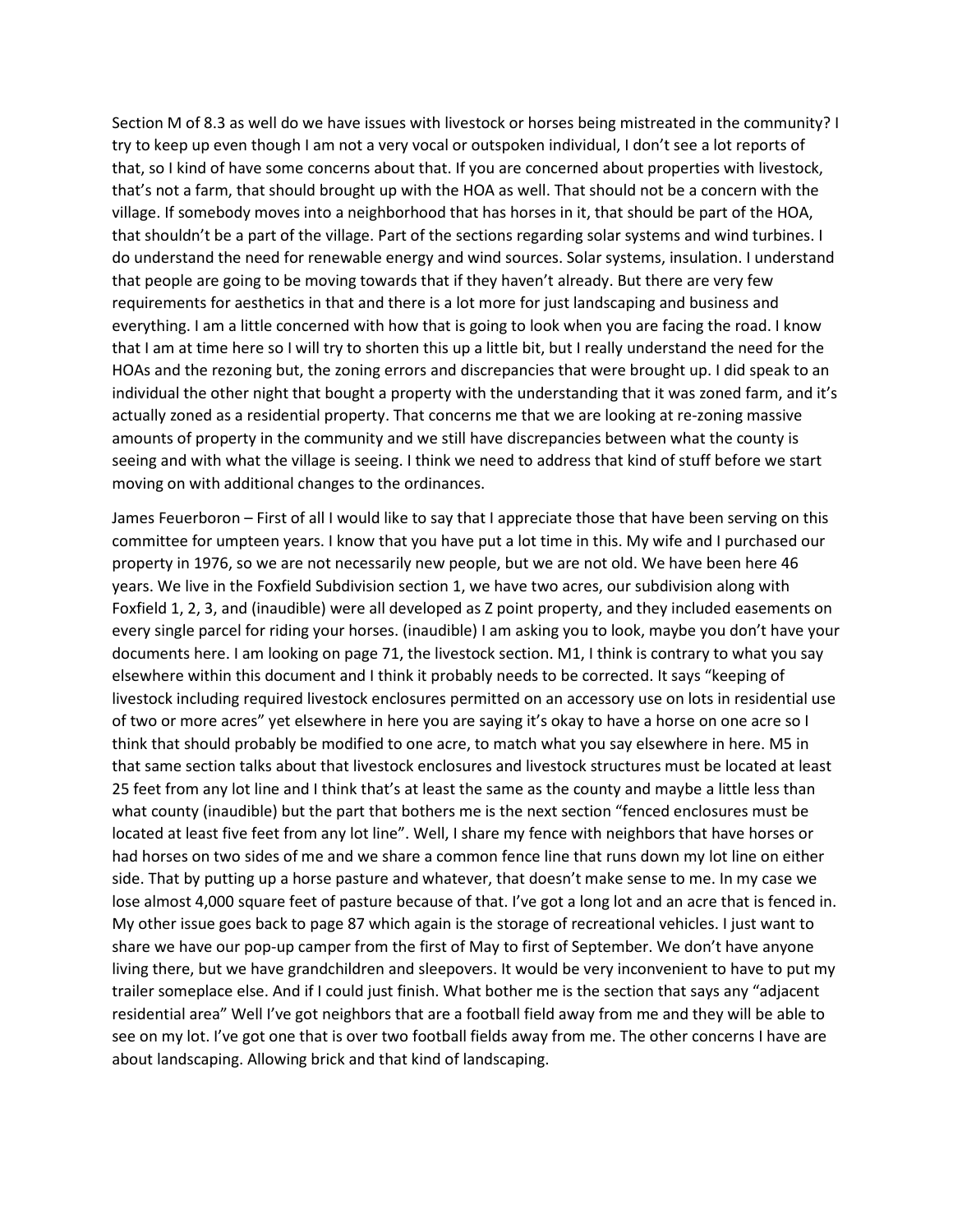Brian Bauer – So I am a new resident of Campton Hills, less than one year and everyone has been really wonderful. I really, really enjoy it here. So, I believe that everyone is working in good faith. But the problem is that the people in 10-20 years the people in the zoning code are probably not in this room. So, the words in the zoning code matter a lot more than intentions. So, 14.2.E says that we are going to re-zone a lot of lots. Planning a development to RE3, that might accomplish a few dozen, right? They are non-conforming lots. So, if you discontinue use for more than one year, you lose the non-conforming extension. So, you can't do it. 14.1 B says that the burden is on the property owner to prove that the use has been legal the entire time. So, 20 years from now if I sell my property how is the new owner going to prove that I never manned the lot? That makes a difference because how can I sell it if the person can't prove that they can use it and how can they prove it if it is up to me before I sell it? But that actually doesn't work that way because how can I pass it then for the future? The other thing is on page 13 the definition of a recreational vehicle, it's my understanding that the county previously had categories. That was like boats, recreational vehicles, etc. and they have limitations on them. But in the zoning code you have condensed that into a single category called recreational vehicles and you've created a sentence that defines what a recreational vehicle is. Unfortunately, that means that almost anything is a recreational vehicle because it says if it was designed for recreation. There are a number if comments and if you pick one of those clauses, you are a recreational vehicle. A pick-up truck, a 4 runner, basically anything that has a radio can be signed as being made for recreation and I think you need to go through all of this and fix the terminology before you go any further and I want to thank you guys for having the meeting, it's a thankless job.

### Descourez – passed speaking

### Dave Comisky – I will submit via email

Bill Muhr – Thank you. My name is Bill Muhr, and I am a resident of the (inaudible) Creek neighborhood. I'd like to address the provisions of section 8.3.C which pertains to amateur radio and antennas. I'd like to make two points: the first is the value and importance of amateur radio to the community. Particularly in regard to emergency situations and second is the importance of antenna height restrictions to emergency communications. There are a number of amateur radio operators in the village and surrounding areas who give up a good amount of their time to support community service and emergency services. Some of the things that amateur radio operators can do we have email and messaging capabilities if your local email internet service is down, amateur radio operators can send emails and messages worldwide by the way of computer. Amateurs also serve as the emergency weather service. We provide onsite real-time reports to the national service, and we also provided realtime local emergency support for management and public service agencies, hospitals, the red cross, the salvation army, and a number of local charities. In short amateur radio operators provide a wide range of valuable services to their communities all for no cost. Most of the radio frequencies being used are line sight frequencies. They don't bounce off the (inaudible), they go straight out. I'm not going to get into a long technical discussion of the physics of amateur radio, I'd just like to comment and quote the federal communications commission which made a public ruling on amateur radios. Their ruling provides that zoning regulations must reasonably accommodate amateur radio operations. It also states that the transmissions to be effective need effective amateur antenna height, they are not effective if heights are not reasonable. One wonders how exactly the relations reasonably accommodate amateur radio services when the village proposal is significantly lower than the surrounding non-rural communities. Geneva has a height restriction of 70 feet, Batavia has one that is 75 feet, St. Charles 100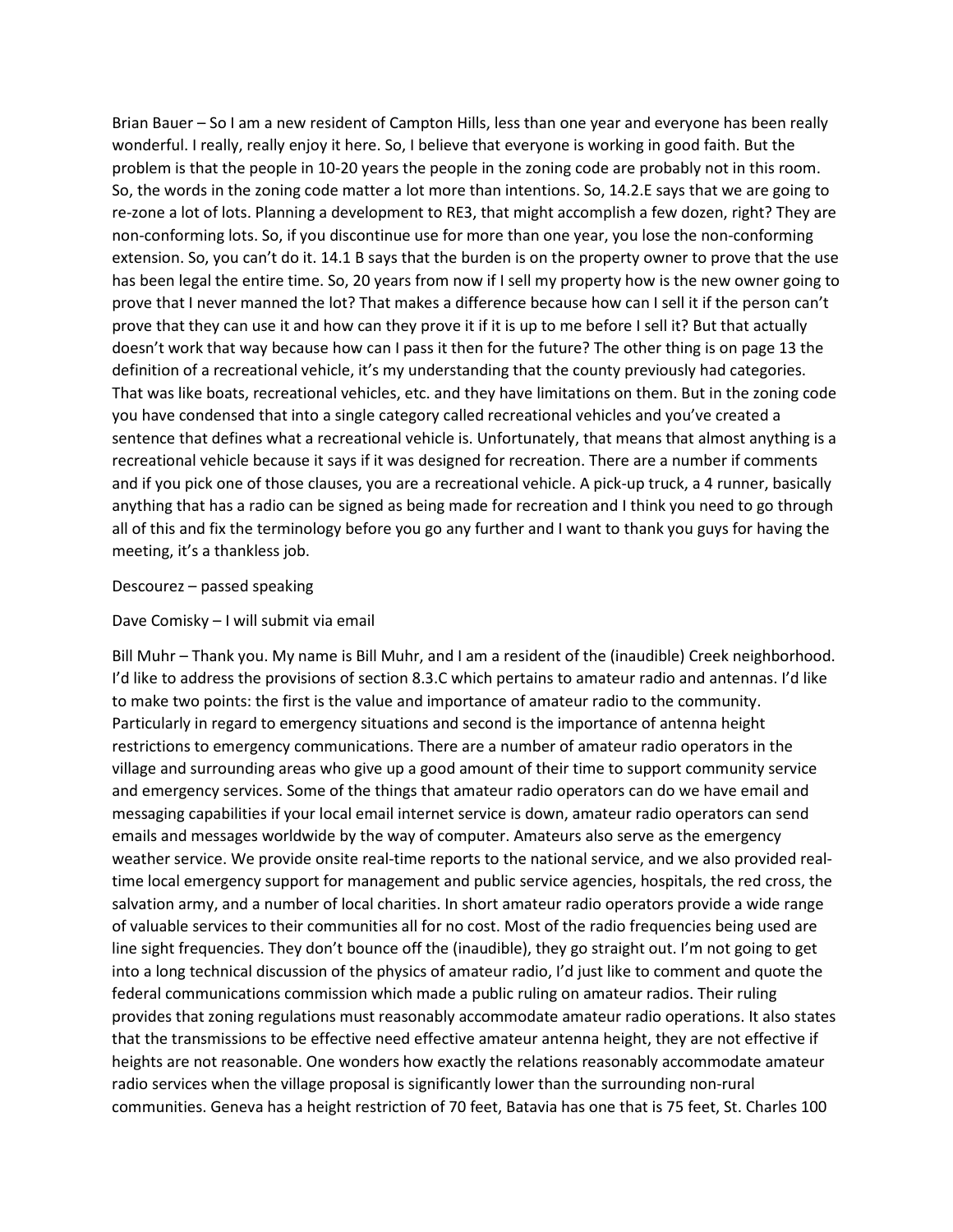feet. In short, I think what we'd like to do, in March of last year, we submitted to the then village administrator, requesting modifications to that section of the proposal. We are now requesting, respectfully requesting to reconsider that proposal which provides for a 75-foot antenna limit and (inaudible). Thank you very much for your time and effort.

Chris Titiech – not present

### Patrick Hunter – we are good

Jessie Varshall – I am a Campton Township Trustee and they asked me to come and speak on behalf of the trustees and the board. The open states program of Campton township was formed from two different referendums. One in 2001 and one in 2005 and set aside almost \$44 million dollars for open space. The open space program has grown to almost 1500 acres and the township manages and develops different parts, open spaces. When we tried to look them up, they had different uses based on what the residents of the township want. Looking at the proposed zoning ordinance, it says that the village has put aside, we are most likely the largest property owner that will be impacted by the proposed changes. Our properties will most likely be changed from an F zoning space to an open space zoning space destination. We've had various conversations with members of the village and provided comments, specifically in February of 2020 to address some of the concerns that we had with the changes to this zoning destination. We have not seen any written correspondence addressing these concerns. Based on what's currently proposed, our concern is that the zoning classifications, specifically some of the limited uses that we have had, would make it current with the current permitted open space plan. I will go through a couple of those examples: specifically, when you look at some of the permitted uses, for example on one of our properties, that is going to change, we have a public works facility. These are the facilities that are used to, for example, apply salt to the roads, for ice, including a vast majority of the roads in the village. Right now, if you would want to modify these public works facilities, we would have to get a special use permit, and to keep it consistent, the township and the village would have to get a special use permit for the future. In addition, there are several other uses that would be non-permitted such as residential. Many of the properties that we purchased, we purchased as old farmsteads. We originally purchased these to keep them from being developed as residential as part of our plan. As part of purchasing these, you typically get a farmstead. We reuse these farmsteads and we typically have them used as (inaudible) care homes. To have someone on property and walk and provide some as security on these properties. Those would now be defined as existing non-conformists, again we have (inaudible) comments, and we currently have under-farming to allow the use or home on sites for farming uses and that is very similar to what is being proposed moving forward. Lastly, probably one that we have the most concern about is related to the standard for onsite parking and loading, development standards, and landscaping. Again, we have to follow many regulations, and we have developed our open space. Some of these regulations and programs include the army corps of engineers. Mitigation (inaudible) these mitigations we have used to purchase additional property, versus using taxpayers' money, (inaudible) water regulations, federal and Illinois preservation districts and divisions, such as east schoolhouse restoration project, open space is commonly referred to as land site regulations and also various grant applications state and federal funded as opposed to using local taxpayer monies to develop these properties. Our concern is that these developing standards, specifically the landscape would contradict or in many cases create nebulous rules of which ones we would have to follow. When it comes to the savannah redevelopment (inaudible) standards. So again, we really want to work with the village and come up with permanent uses I think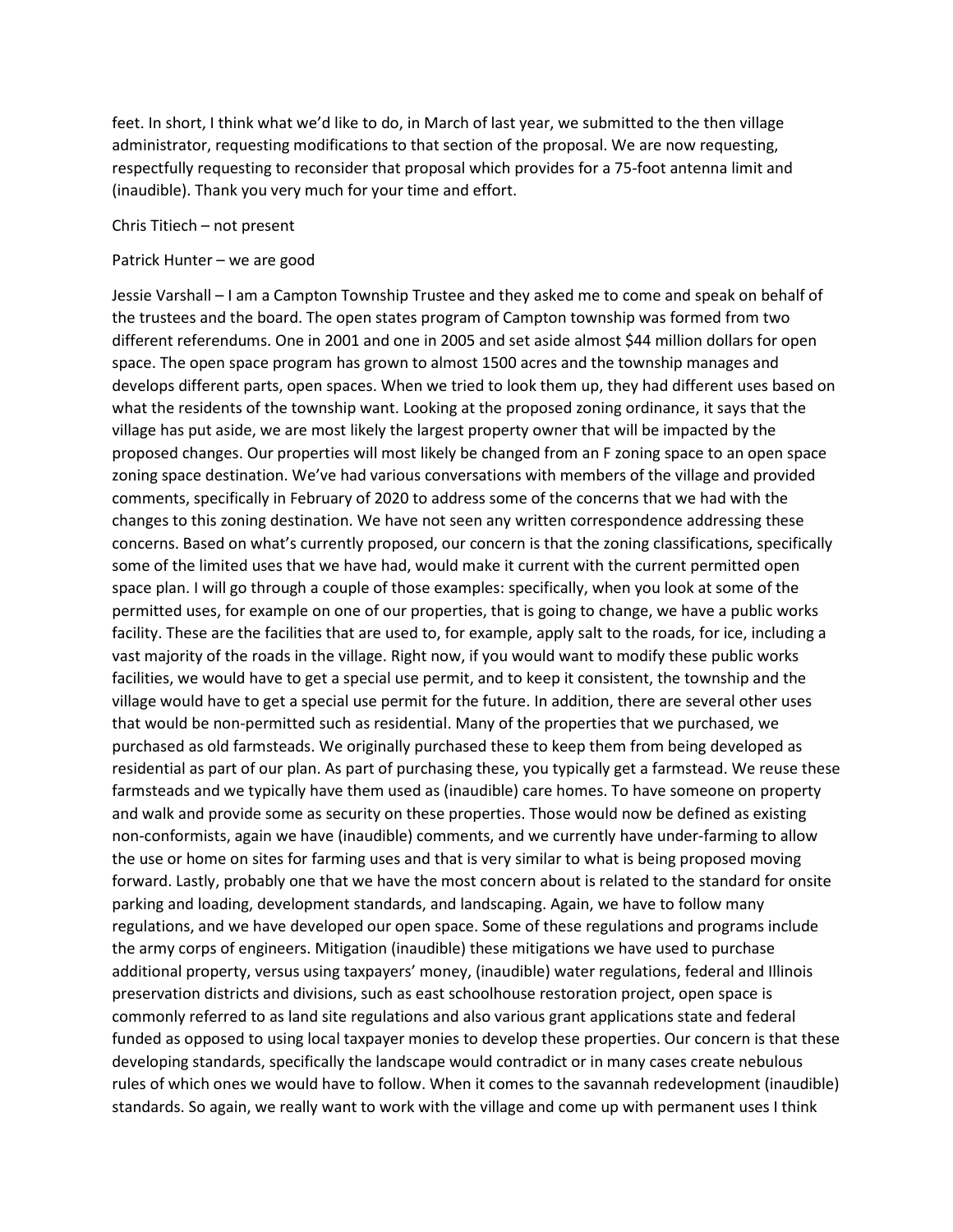meet the vision of both the township and the village and I think that some very simple and basic changes can be met to meet the needs of both of our government entities. So, thank you for your time.

Charles Griffey – Passed

Mike Warick – I'm good

Brian Larson – Jerry thank you. Question when you are thanking the committee for all the time that they put into this for volunteering. I kept hearing you say, Mike Tyrrell.

Trustee Jerry – Well he is not on the committee or the commission.

Brian Larson – But he wrote over 90% of this.

Trustee Jerry – No

Brian Larson – Okay. That's fine. It's a very sad day today. I stand here and I have thought about this moment since November 13<sup>th</sup>, 2017. I moved on Beith Road when I was a senior in high school. With a rent-to-own house. And I have battled the government since day one. It has been an utter battle. And while I can't speak about everything I do, everything. I do have a few questions and statements. And I really already know what your answer is going to be. You get this one nice fat question (inaudible), why is Campton hills creating a new zoning regulation? I moved here to getaway. So, after nine years of planning to come up with this answer (inaudible). The process is not creating new zoning and regulations, basically what you're saying is, what your justification is. Approving this new ordinance will be made by long hours and efforts made these volunteers that took several years. Even though it was unnecessary from the get-go. I know not all of you have been on the committee the whole time, I have followed this silently waiting. When this village first came back in 2003, you guys came and incorporated the village of Campton hills, it became all of us, no changes. Yet we stand here today with a 127-page document, and 43 individual maps, these are changes. You guys put out this sheet of paper with "trust me" as your answers. I don't trust you. For eight years I have dealt with you guys and the harassment, the lies, and deceit. I don't trust you. Nor should anybody here trust this village. Mark my words, this is why citizens are flying from Illinois. 100,000 citizens a year leave Illinois and this is exactly why because of this crap. Right here. This village isn't out here to preserve the rural, it's all about control. They might not raise your taxes, but the (inaudible) to do any of the stuff that you want to do are going to affect you. Trust me when I say this, the zoning is going to cause more lawsuits, you guys are not seeing the ramifications of this down the line. There is nothing wrong with what is already in place. They just want more control. That's what this is all about. This is one man's desire to change the village into something that he wants. I want to recall the time Todd from the planning commission called me and sent me a text saying, "Brian you need to come to the next planning committee" There are two members of this committee that are strictly re0wrtting the zoning to prevent your light show. Well, I showed up to the meeting and Mr. Ron Searl stopped me in the hallway and said "Don't come in. You're not needed here. You don't need to come to this." I picked up the phone and I called my attorney and he said absolutely go in there. You have every right to go on there. I sat at that table and you guys tabled everything I said at that meeting. You didn't even want to discuss it. You tabled and tabled and tabled it and the two following meetings you guys cancelled. With all of this harassment and abuse, I've taken from this village, and I can't even explain it all, I will later when the time is right. The light show is something that I provided for this community. I ended it strictly because of this abuse and the attacks from this village.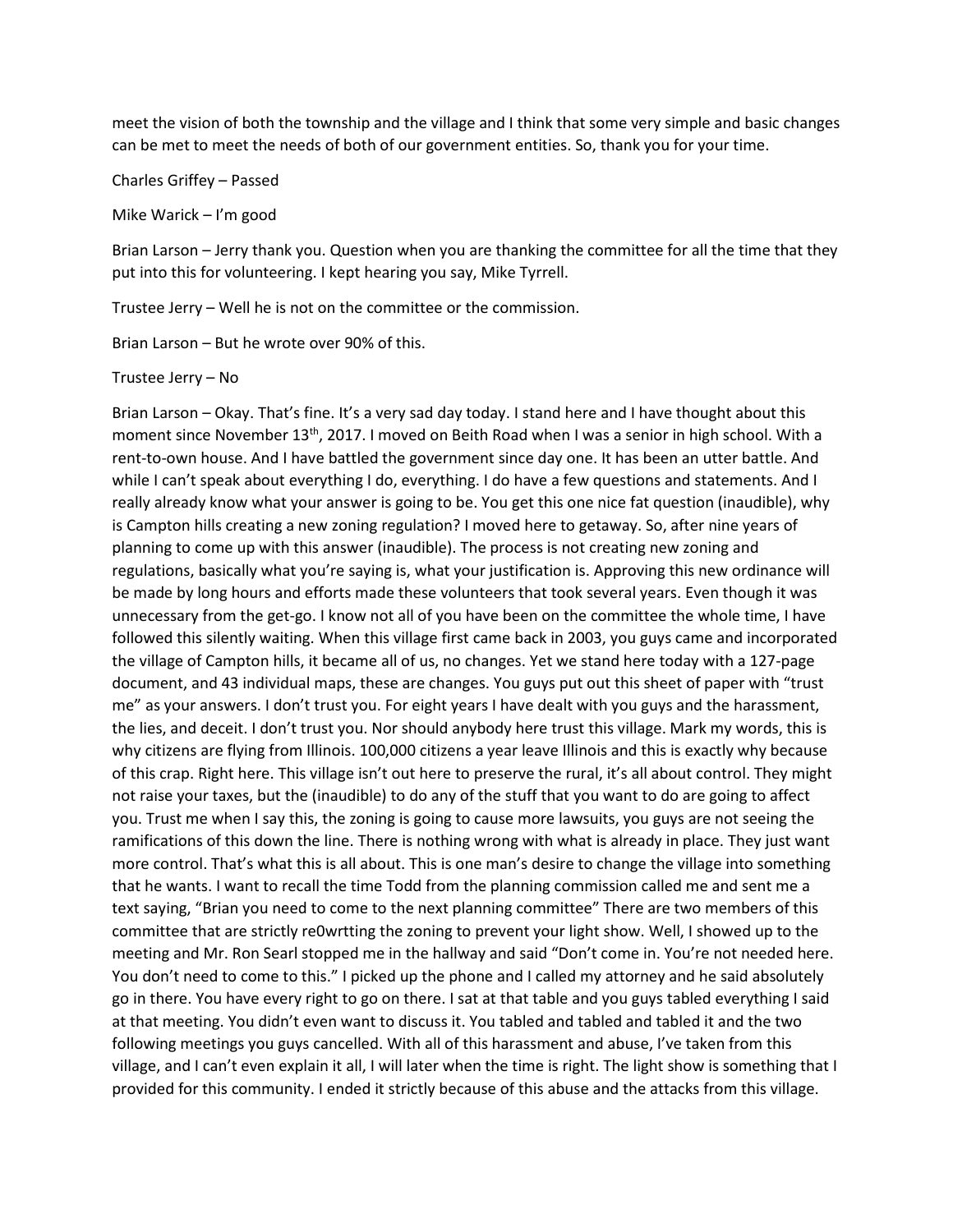And it will come out, on a clear day when I show everything to the public. I didn't want to have to say all of this publicly, but it's why the light show ended. (Inaudible) Neighbors and there were solutions on the table that this board didn't want to hear. They said that they wanted to fight me and to put stipulations on to make me pay out of my own pocket to keep that show alive. I apologize to all of my neighbors having to go through all of this here. That wasn't my intention. I never wanted to get into the legal of it, I didn't think it would (inaudible) and I apologize. (Inaudible) Does someone want to forward me their minutes? I only have about two left. People we need to stand out ground. Why do you think this board meets in closed sessions at the majority of the meetings?

Multiple Trustees stated – This is the planning commission; we don't meet in closed sessions.

Larson – I have been collecting emails, fines, letters, texts, and I will tell you when the time is right, this is a truth David versus Goliath story against our village. I encourage you guys to FOIA request legal bills, the village paid a tech company to wipe computers, (inaudible) reach out to past employees, and ask yourself why so many people who have worked for this have resigned and they left. I know the truth; you all need to know the truth.

Trustee Jerry – stated that time was up

Larson – Long and short they will pass this zoning. They will pass this zoning because the person that wants this is our board president. Don't think that for one instant you come in here and they (inaudible) your concerns and make a difference.

Chief Millar – Mr. Larson. Thank you.

Larson – I'm not done.

Ken Michales – Good evening. Can you hear me? First things first. Who all here has an issue with the RV. Okay, everyone here take a look around. A lot of people left but there sure are a lot of people here with their hands up. I was happy, I have been a 60175 resident for, since 1983. I've had an RV in my driveway since 1985. It fits all of the parameters, except it sits there seven days, it doesn't have a fence, I plug it in to keep the batteries charged and, in all honesty, clearly even though what came out this morning, your RV is fine, everything is good, but then 9.10 doesn't say that. So hopefully it gets re-written. Okay?

Tom Morefence – Resident of Campton Hills for about nine years now. We live off off… road. Many of you drive down. My neighbors are here. My neighbor Paul with his beautiful wife. Hi Paul. Paul and I live on a property. Deep voice – hard to understand. I am here because I want to be able to do what I want with my property. When I first came here, there were a lot of people that showed up. In the hundreds. I am in the restaurant industry and there were a lot of people. I know that this showing of this presence means that you guys need to get this right. You need to get you I's dotted and t's crossed. You need to make it right for the residents.

Charles Greene – Some of these, kind of like the RVs, I'll just read this, it's short. I disagree with the implication that recreational vehicles either powered or non-powered are generally an eye sore and to be hidden out of public view on a residential property. I see nothing inherently ugly about the, if they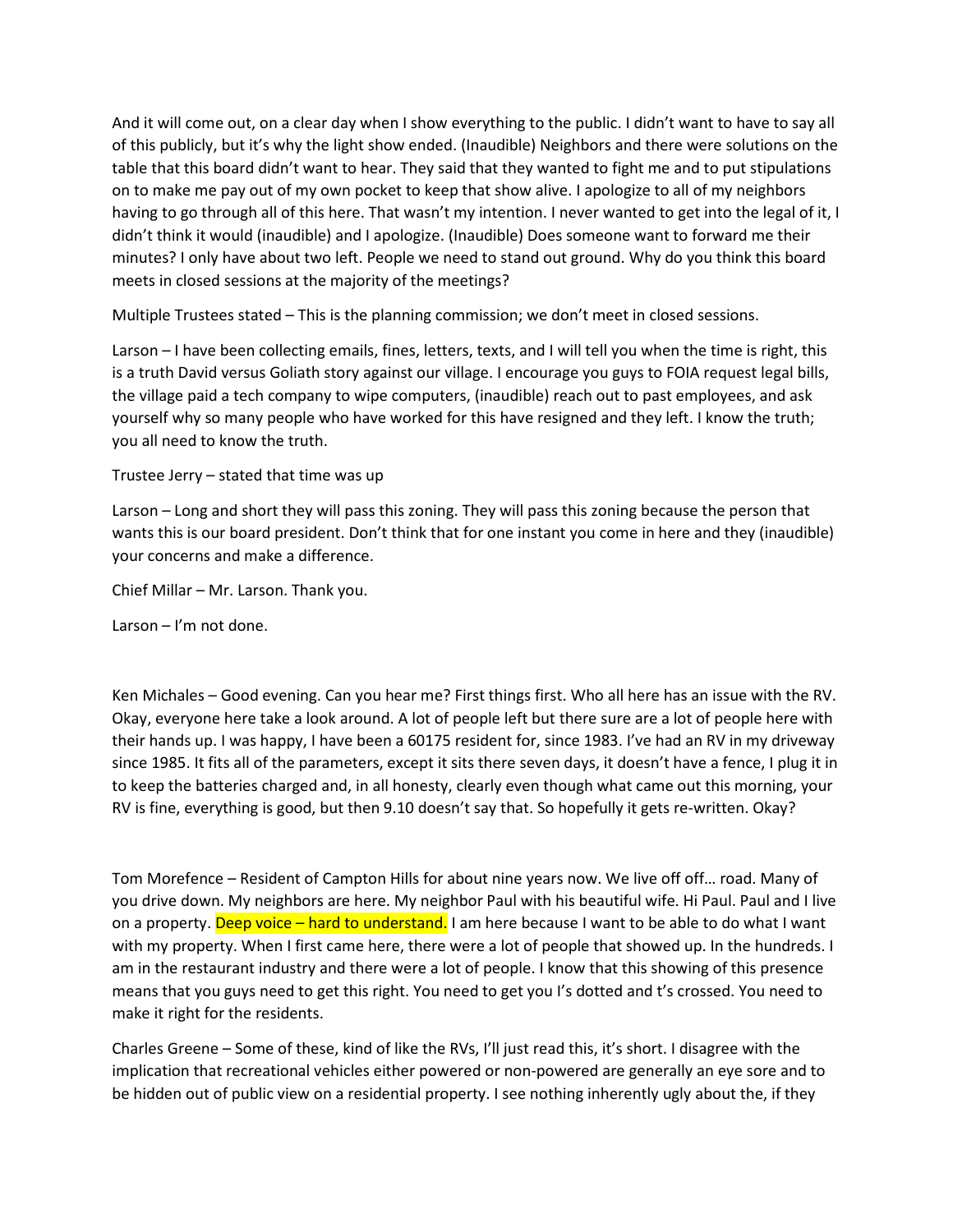are in presentable condition, i.e. (inaudible). I can understand that an objection of such vehicles in a broken or starved condition or if it were raised on blocks instead of wheels. Similarly, a vehicle like that I consider to be an eyesore. Recreational vehicles are widely used and most of them live within boundaries. Use of these vehicles should not be hindered by parking. They should have the same accessibility as cars parked in the driveway.

Jennifer Muzzo – Hi. I'm Jennifer Muzzo. Thank you everyone for (inaudible) Is it possible to send to review before it goes to the board? I feel like not only are there issues about the RVs, but what about the rural? If this is a farming community, why are we re-zoning so much of the farming? I grew up in the center of (inaudible). I lived in a subdivision surrounded by farm fields and it was lovely. I lived in Chicago and moved to the suburbs and Campton Hills is heaven. This was like a little piece of home, but that is no longer a farm it is zoned as a residential subdivision. That community is not semi-rural. We didn't have this kind of revision and planning. How can we take what was supposed to protect our open spaces and our farming heritage and take that away from people? And the people that bought what was sold to them as farming and was zoned by the county as farming and now the county is saying that some of it is residential? This may be true, but there are possibly some legal implications for what it really is. Functionally it is still farming. So that is applied to areas that are traditionally more farming and now it's residential and my concern is that it is one step from residential, this being space for this and this being space. I don't know why we move to a residential community. I love it here but I don't want it to stay the same forever, but we obviously have to modernize and I appreciate the forethought of some of the zoning that applies to urban areas. It basically covers that a suggestion that there are probably some uses and I appreciate that. But could we consider what it would mean to take away so much of our farming? It feels to me like an historically preserved building is being entirely gutted and changed to something modern. The façade looks great but it was not done to what the true intention was. And the website I see, but my biggest concern is I might want a chicken. I shouldn't have to have this much trouble if I want a chicken. (inaudible due to clapping and audience comments) I didn't move to Campton Hills so that (inaudible) could be an HOA, that's not (inaudible due to clapping). I feel like there a lot of negative feeling about farming and I appreciate your concern about the environment and the open spaces and redoing the urban aspects. So I don't want you to throw the entire thing away, costeffectiveness is (inaudible) but for me I really want you to reconsider the farming, and for other people the RV and fences and not becoming another suburb and moving away from the real aspects of what we really love.

Rafael Bauron – Thanks for taking the time to meet with us. My family and I moved to Campton Hills, what we were told was St. Charles back then in September of 2020. There was no mention of Campton Hills, but regardless we really happy with the purchase. A few months before we decided, my family and I decided to move from Sleepy Hallow because of a lack of freedom which allowed to not enjoy our property. We familiarize ourselves with the code, with the RVFs and residential and all that, and we looked for a property that we would be interested in. My wife called the county directly and said that our property was zone F. And there are so many beautiful homes on beautiful lots everywhere. (inaudible) and we found this beautiful piece of property in Foxfield zoned F, no problem. Go for it. We signed, we rushed. We got in right before the winter. Perfect, Zone F no problem. A few months later my wife met with an elected official of the village at the village hall who pulled a bunch of maps and they pinned them to the wall and here is your property, you are zoned F no problem. Okay we're aware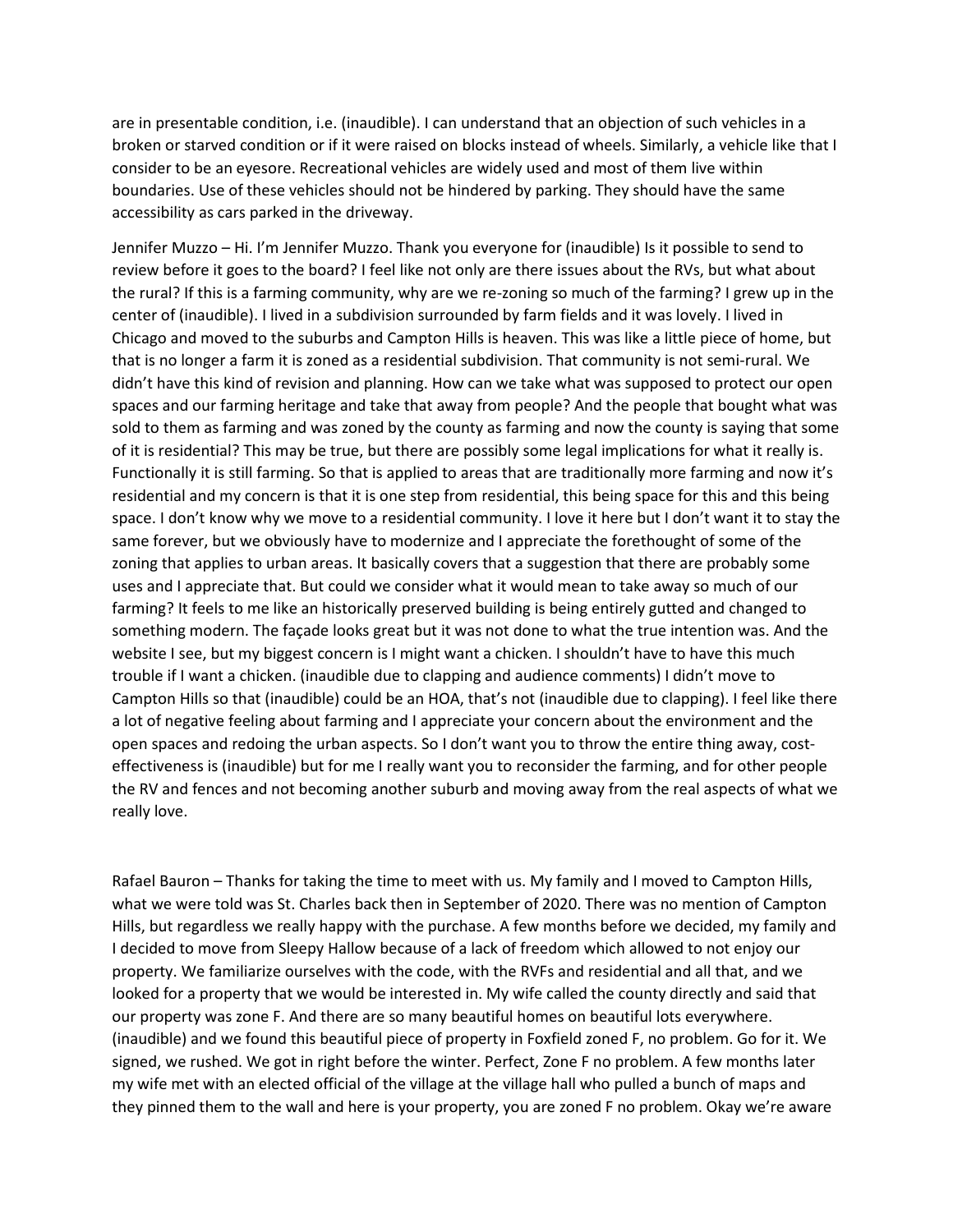of the re-zoning, we attended Zoom meetings, but we are Zone F. Then we got the flyer in the mail a couple of weeks ago and we looked at the maps. No change. We looked at the maps and no change. We looked at the proposed and now we see RE-3. Where does it come from? Where is the discrepancy? Does the county have it wrong? Does the village have it wrong? Where is it? So now we go back to the county a couple of weeks ago and we are told Zone F. We then go the map and see incorporated Campton Hills, we can't see on it. It's a big and colored thing. So, it just doesn't make sense. Is it the county, is it the village, is it us? It just doesn't make sense. Something is fishy. Something just doesn't make sense to that big (inaudible). I mean keeping records is not that complicated. It is just our 1.3 acres? I mean anybody can be the resident and double-check. Call the county. They are super friendly and super nice. He's going to tell you right away. He's going to tell you and compare with that map on the left and tell you if it's right or wrong. So and to conclude what are the motivations for such changes? I mean a lot of people have said that. Are there a lot of complaints for RVs in site? Some chickens? No you, but the elected official are elected by the people for the people. Who complained? Where did this come from and I think that in the end, it's for the people? I think that such change should go up for referendum. (inaudible due to clapping)

Hollie Bauron – So I don't even know what I want to say to be honest. I didn't even want to talk. I didn't want to bullseye on us at all because we are on 1.3 acres , we thought that we bought farm. We have 70 chickens, we provide eggs to 17 families every month. We are not increasing residential traffic, I know that that is a thing. We're just not. We have one person come a day. They come and pick up their eggs. We've got ten turkeys. I'm going to kill them. I'm going to slaughter them on my property. I also kill chickens, and we eat our chickens. We have two pigs. We thought we would get the pigs in before we wouldn't be allowed to have them. We have bunnies, meat rabbits. We are 1.3 acres and we are extremely organized and clean and tidy. It looks phenomenal. No one would have any complaint. It is possible to do homesteading on a small acreage. It is. So to put an arbitrary number, it is nice to see everybody in person by the way. Because I was on the Zoom calls with you guys and to out an arbitrary number when all of the lots are extremely different it just doesn't make sense. But I do want to bring up something, my ten year old's dad made it so that I am stuck within a 25 mile bubble of Elgin. So I did extensive research where we could go be within 25 miles of Elgin. And you can't go to a lot of places. Woodstock doesn't even allow chickens. Okay Woodstock, so um we are talking Wayne, Bull Valley, and Barrington Hills. That sets us apart and people are moving out of the city and they are coming with their city money. So \$500,000, \$700,000 is nothing to them to get an acre to do whatever. Wayne is just for horse people. Bull Valley is kind of too. And so we are indirectly comparing ourselves to Barrington Hills. And Barrington Hills has very high property value. So in the statement that "we wish to control our own destinies and act so that property values increase" being such a specific theme, in an area where we can have livestock, that's going to drive up property prices. Period. So Barrington Hills has zero on livestock, they don't even have fencing permits. You don't have to, there is no fencing ordinance. Because they trust their residents. I called them and said why don't you have a fencing ordinance? And the lady said "well because we trust the adults in our community" (INAUDIBLE DUE TO CLAPPING).

## Number 27 – Masiner – not present

Terry Foley – Hi. My name is Terry Foley. I live on south Bridle Creek Drive and I have been here since 1987. I have had a boat in my driveway ever since. I want to reiterate what everyone said tonight. What is the value that you are going to get from telling me that I can't park my boat in my driveway? What is the aesthetic value of this whole this? Where am I going to park my boat? Are you going to subsidize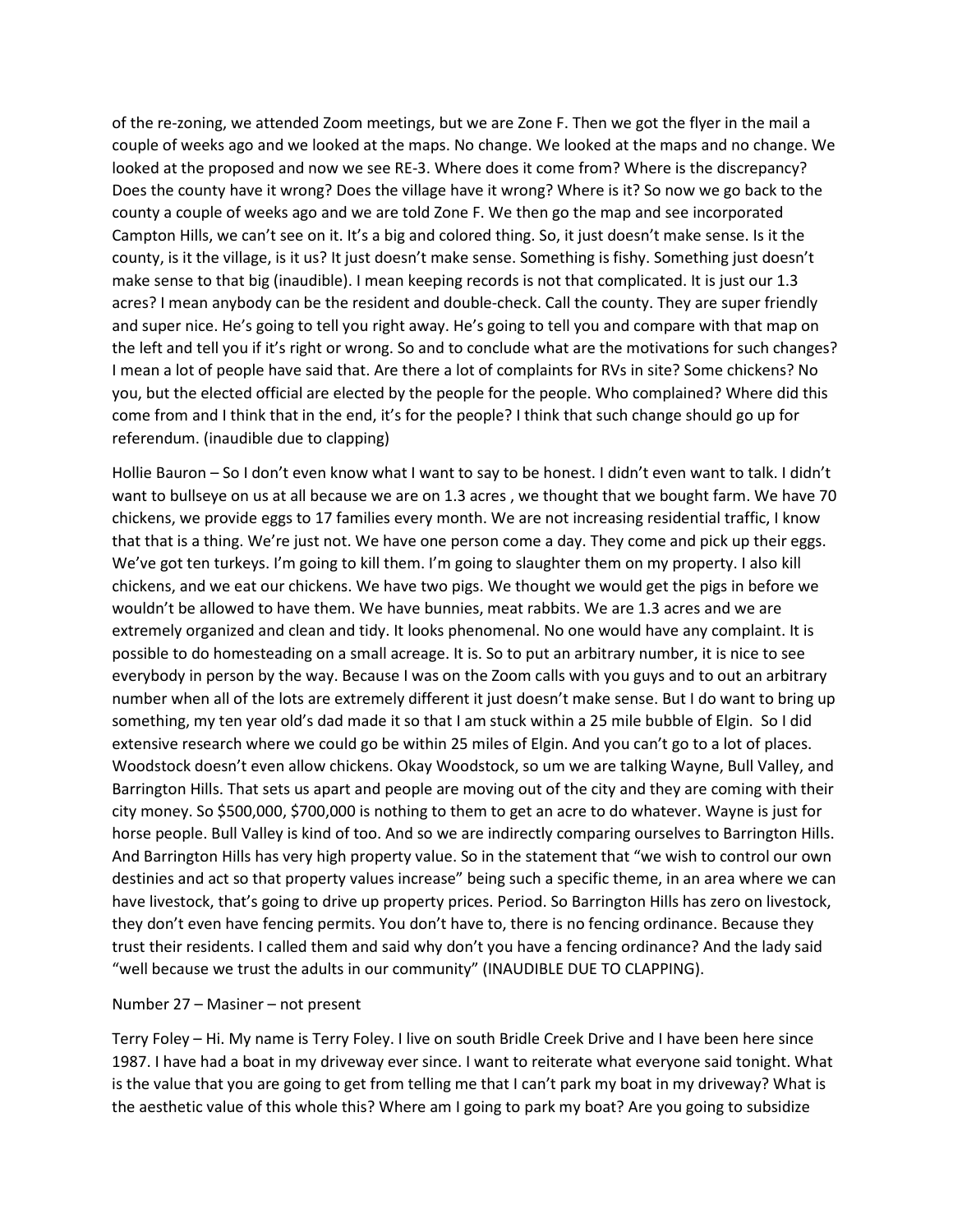me? This is one of the safest communities in Illinois and have to park somewhere else, if it gets vandalized are you guys going to subsidize me for that? My insurance will cover it, but are you going to pay my deductible? What are you going to do about the people that have lived here forever? Are you going to grandfather us in after this? If I have a boat that's been in my driveway for 35 years? It's aesthetically ugly? Are you going to tell me that the 5 Disney characters that I have in my yard for Christmas are ugly? I can't do that anymore either? I just don't see the value out of this. I appreciate your time. Thank you.

Vytas S.- We moved to Campton Hills 12 years ago and as we moved we bought an RV trailer. We had it parked in the driveway and we kept it private ever since. Our driveway is 200 feet long and you will still make it illegal to park it there. You are going to force me to storage facility which is more unsightly and the next thing is storage facilities. The next provision is no plugging into public utilities. You know it needs to be plugged in and so reading these new rules, that we like HOA, essentially, that's completely different from what we imagined when we moved here 12 years ago. We live in a wooded quiet neighborhood, and our RV parked 200 feet away from the street, and no one uses that street is now somehow unsightly. Why is it so important to be outlawed? Thank you.

Steve Dominick – Thank you. All previous speakers said what I wanted to say and feel. One of the issues I have is that our county zoning ordinance doesn't apply to our rules. I want to see why it doesn't. I have been here for 45 years and of course, my property was zoned F and now it is being re-zoned. Some people are saying that it was a mistake. The one other comment is that I supported and promoted the village formation and I was all for it because I thought it would keep St. Charles and Elgin out of our business. But now it looks like the village is being like the city of Elgin and St. Charles. I see it as government intrusion, that the government is (inaudible) we should try to restructure the zoning. Thank you.

Todd Culvertson – I've lived in Campton Hills for a couple of years now, I lived in St. Charles for 22 years. I guess if anyone had an RV parked and a boat parked I really wouldn't have a problem with it. I live on a little over a one acre of land, which is now a R-3 which is less than an acre. I got a next-door neighbor that has an RV and I don't have a problem with it. And there's a boat in another driveway and I don't care about it. I bought my custom cedar ranch and I have a boat in it. Across the street is Kane County forest preserve. And there is a part of the map that shows RE-3 but it's forest preserve. The creek that runs between our two properties is also forest preserve. I would like the map to reflect that to make sure that the open space stays preserved. I guess if we don't have a problem with what our neighbors are doing, I don't care about that.

Sarah Elliot – Good evening. Thank you for your patience. This is my daughter Hooley. I grew up on Briarwood Drive. My mom is back there. As a grown-up we bought a house in Campton Hills. And now I am going to out myself like my friends there. Chickens. We have about 40 chickens. I appreciate the intentionality about creating guidance and food sovereignty to allow families in Campton Hills to produce food to feed our families if we choose to. I currently have three three roosters and I live on 3 acres. With the zoning in place, I currently cannot have those three roosters. I don't slaughter them and I would like to know what to do with those three roosters due to the variants of avian flu right now because I can't re-home. Over spring break, Hooley and her two sisters collected nine eggs and they are not in incubators at their school, in the classroom as an educational opportunity to hatch chicks from a family in their school. I would like to keep those chicks, but if one of them is a rooster, I will only be able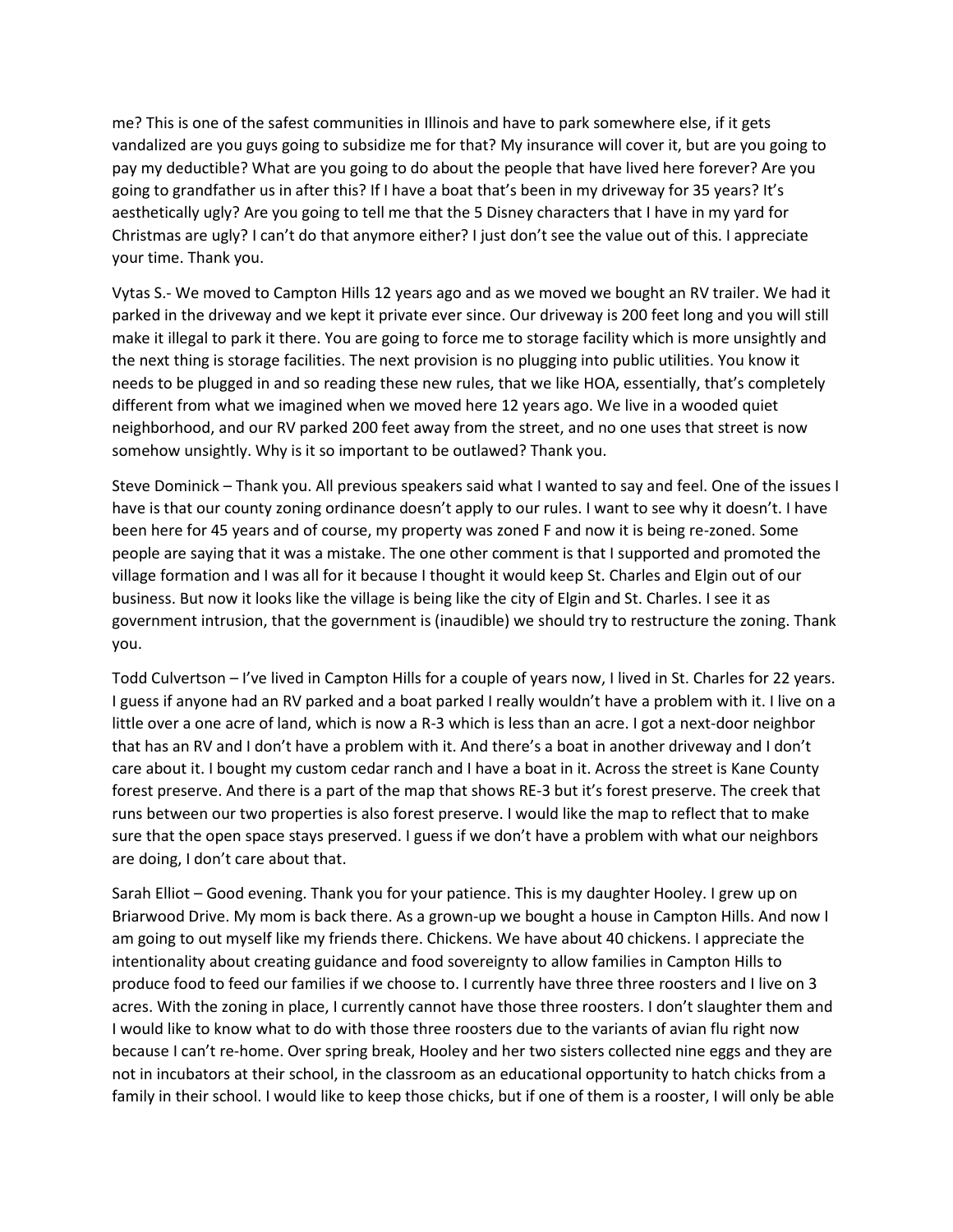to keep it for 6 months and then someone will let me know or enforce these zoning rules to re-home it. Not your property, because you are less than 5 acres also. I would just like these restrictions to not limit our ability to feed our families. That is to me part of the purpose why I have three acres. I don't care if my neighbor has an RV and I have to look at it.

Daniel Leiacono – Hey there. I just want to repeat what everyone said. Kudos to everyone that got me to come here. I want to call out section 9.9. I moved here in 2017 and I saw the property and I saw an opportunity to run a business. With this new zoning, I will not be able to run a business out of my parent's home. I wouldn't be able to afford a commercial slot. I decided to do this to hopefully one day raise my own family and maybe my parents can retire and I can help them. Just like (inaudible) I am not running the business out of the house, I am just storing two commercial vehicles there to do business elsewhere. They are very clean and I am doing to make money and to put it back into my family and society. I feel very restricted not being able to do that.

Kaite Comisky – I just want to make a quick comment – super fast. It is something that hasn't been mentioned yet. It has to do with farming and homesteading and the preservation of homesteads. I just want to point out that there is a food supply shortage right now. It is not going to go away anytime soon. We have four children and there are many here with families that they support. I just think that these changes that you are initiating or trying to promote to lead to more preservation of farms and homesteads rather than take them away.

Phil Jaynes – Good evening. Thank you very much for hearing us out. I am sure that it must be uncomfortable for you. One of the things that I wanted to bring up that is near and dear to us is, as a third-generation Campton Hills, I brought my parents with me. You went to high school with my mother. You said that nothing is going to change, but it still scares me. Currently, my property and my parent's property, which is joined and zoned as E3. We currently have 20 acres that is farmed for a dairy farm. The second to last in Kane County because it is moving out of the area because of things like this. We preserve our history, very important. That is just not the way things work. We want to keep it that way. I have an issue because my parents didn't receive a flyer and my land should be zoned back to farm because it is currently farmed. It has been since 1890. This needs to be on the record. If I inherit the property, I could get a violation. Please keep the area rural.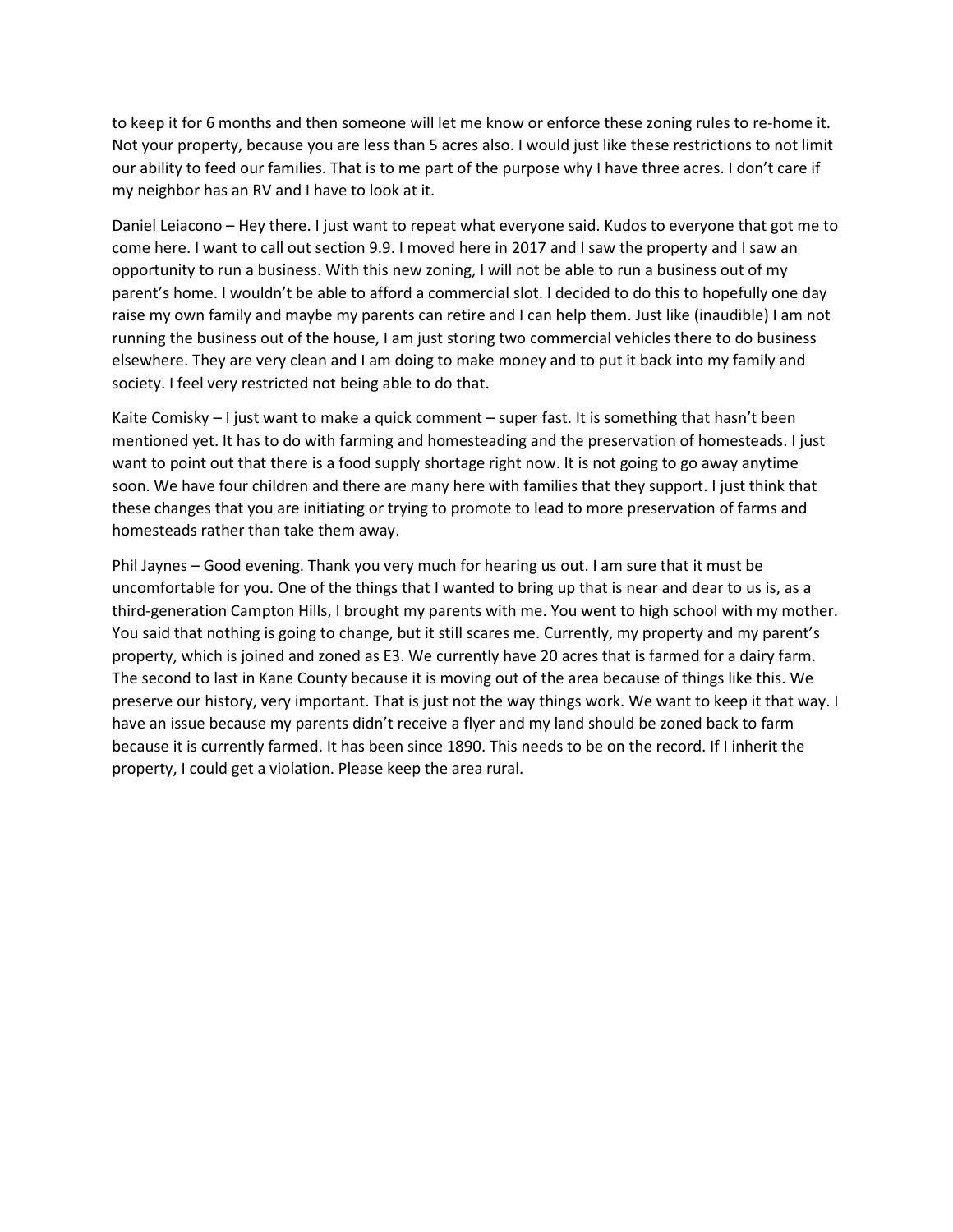# EXHIBIT A NEXT PAGE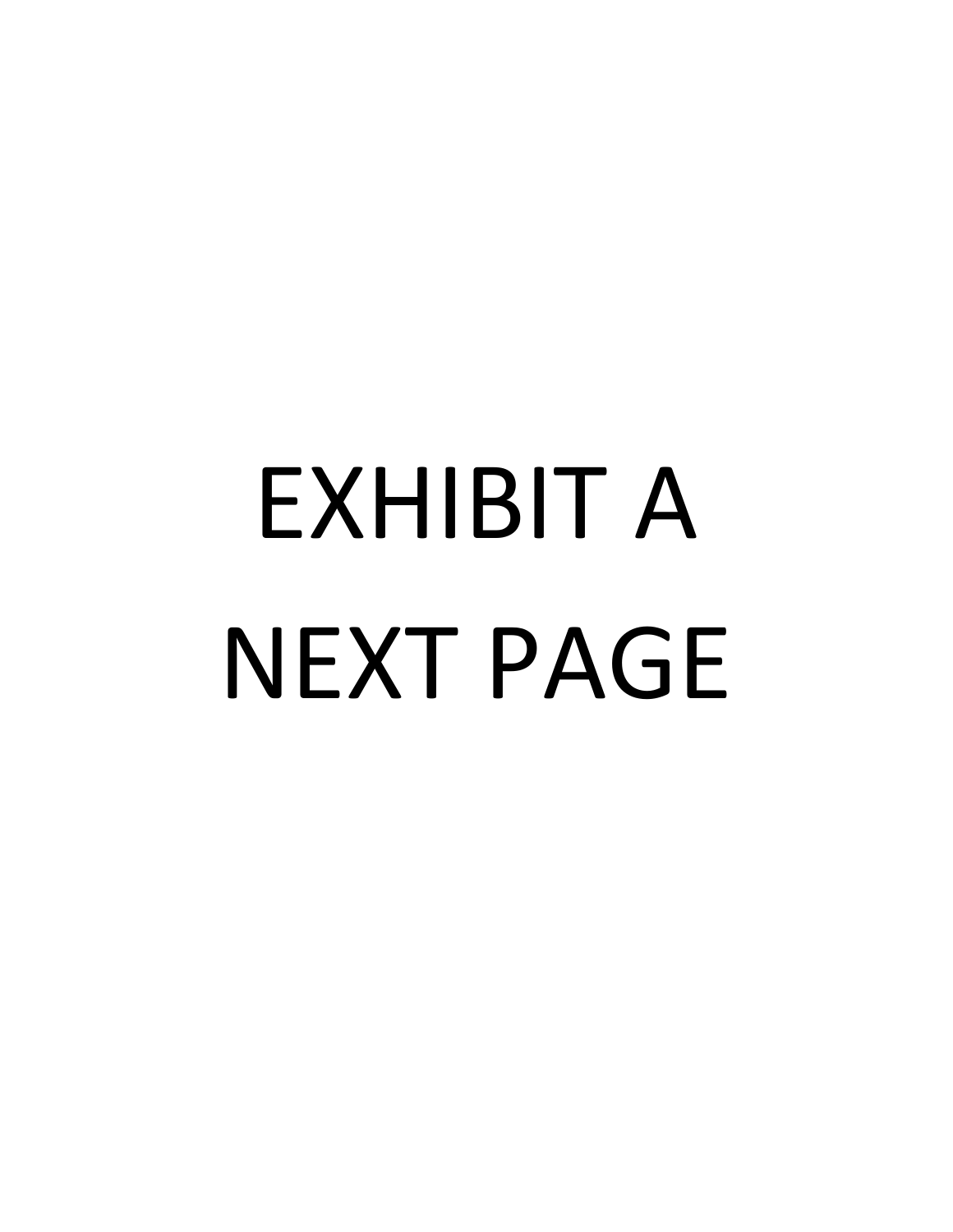Tim Margan

My name is Tim Morgan, a Campton Hills resident since 2018. I came to this community for its semi-rural atmosphere. I must say your published requirements to speak at this meeting are narrow minded to think that we as residents would not repeat our same concerns as we have not conspired our message and you have asked our input in this public forum. We all came to this meeting to express OUR opinions, if we duplicate the same message, it should form concern for you as Administrators we have entrusted with our community!

The Campton Hills Website boasts the Residents Vision on the landing page:

"Residents of the Village of Campton Hills wish to maintain the semirural quality of their environment and its associated lifestyle. They wish to control their own destiny, act so that property values increase over time at a greater rate than market averages, and ensure the continued excellence of the schools that educate their children."

You as Village President, Trustees, and Planning and Zoning Commission should be following our Vision as residents. Through the Mission **Statement of:** 

Entrusted by its citizens, the Village of Campton Hills is dedicated to delivering municipal services in the most responsive, cost effective and efficient/proficient manner. Campton Hills is committed to upholding high quality of life standards by supporting its school districts, maintaining family values and agriculture traditions, preserving natural resources, encouraging environmental stewardship, supporting passive and active recreational opportunities, honoring rural heritage, and generating a strong business foundation for present and future residents and visitors.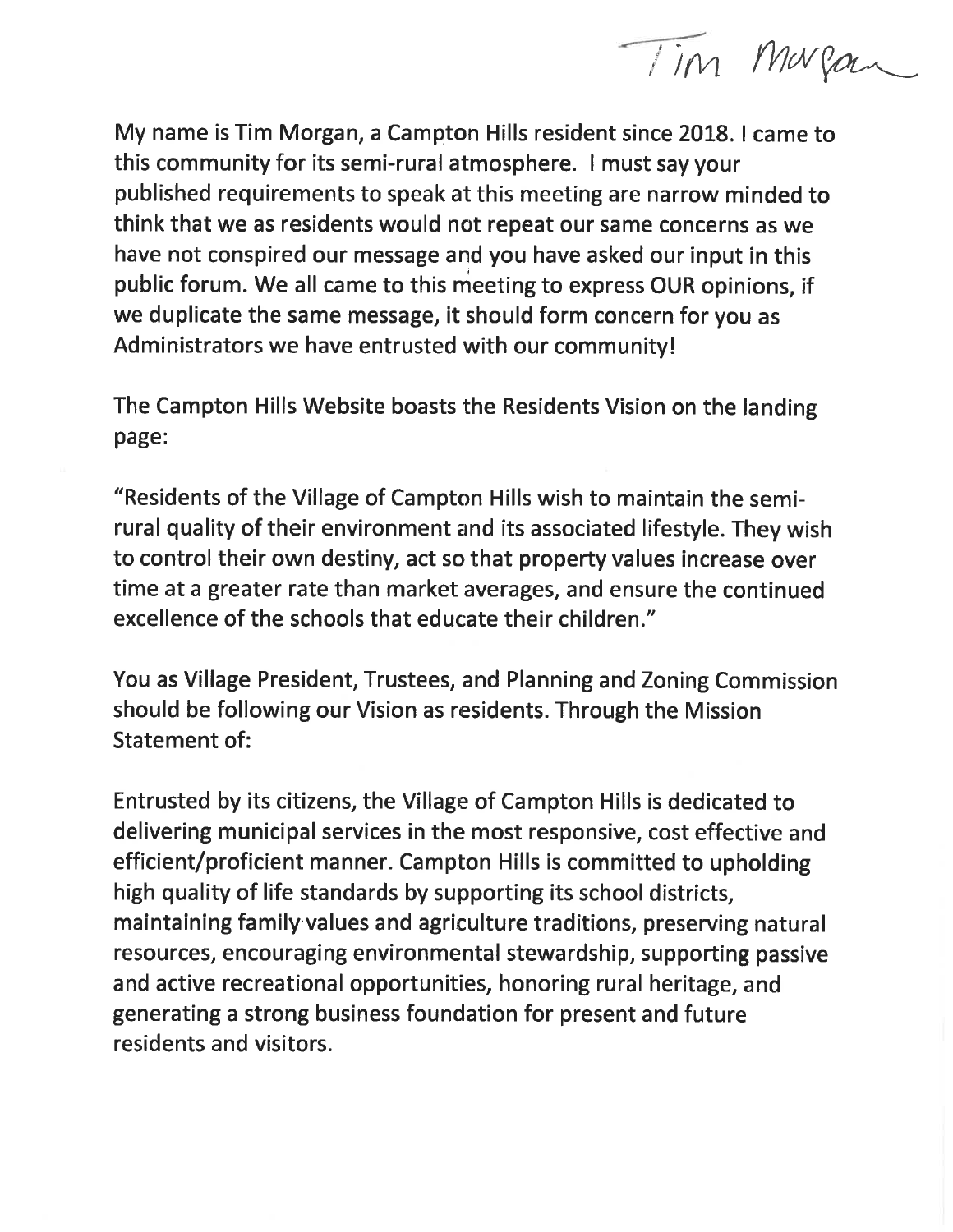I have attended several of the planning meetings regarding this subject, and listened to the commentary and voting within the group and changes that were to be made that do not reflect this 'final product'.

This Zoning change was brought forward by a Grant. WHO asked for the Grant, I don't believe it was the residents.

We as residents reside here to be semi-rural. I myself have nearly 200 head of cattle across the street from me, smell them everyday! But you tell me that my property should be zoned RE-2 even though my largest fronted is to F, Farm.

(See 9.10 Storage of Recreational Vehicles) I have an RV, it is on the gravel driveway, within the guidelines as of today, with the NEW Change I am sure from the other changes within the zoning it would have to be removed.

# WHY:

'Carports' would now except only be legal on FARM PROPERTY. Then why do they call them CARPORTS? Thought they were for CARS? Then the Carport can only be 20 feet long, sorry won't fit my RV. Mine is over 40 feet long and 13' 6" High.

So enclosing it would require an addition to my current out building that the Village according to the new ordinance suggestion would be impossible with the square footage allotment. Even Shielding it would exceed all new regulations for landscape, fencing, or other methods.

My lot is irregular with my largest property line along a county road, and farm across the street. Even if I store my RV like I have since 2018 it won't comply it is stored behind the main residence but exposed to Corron Road.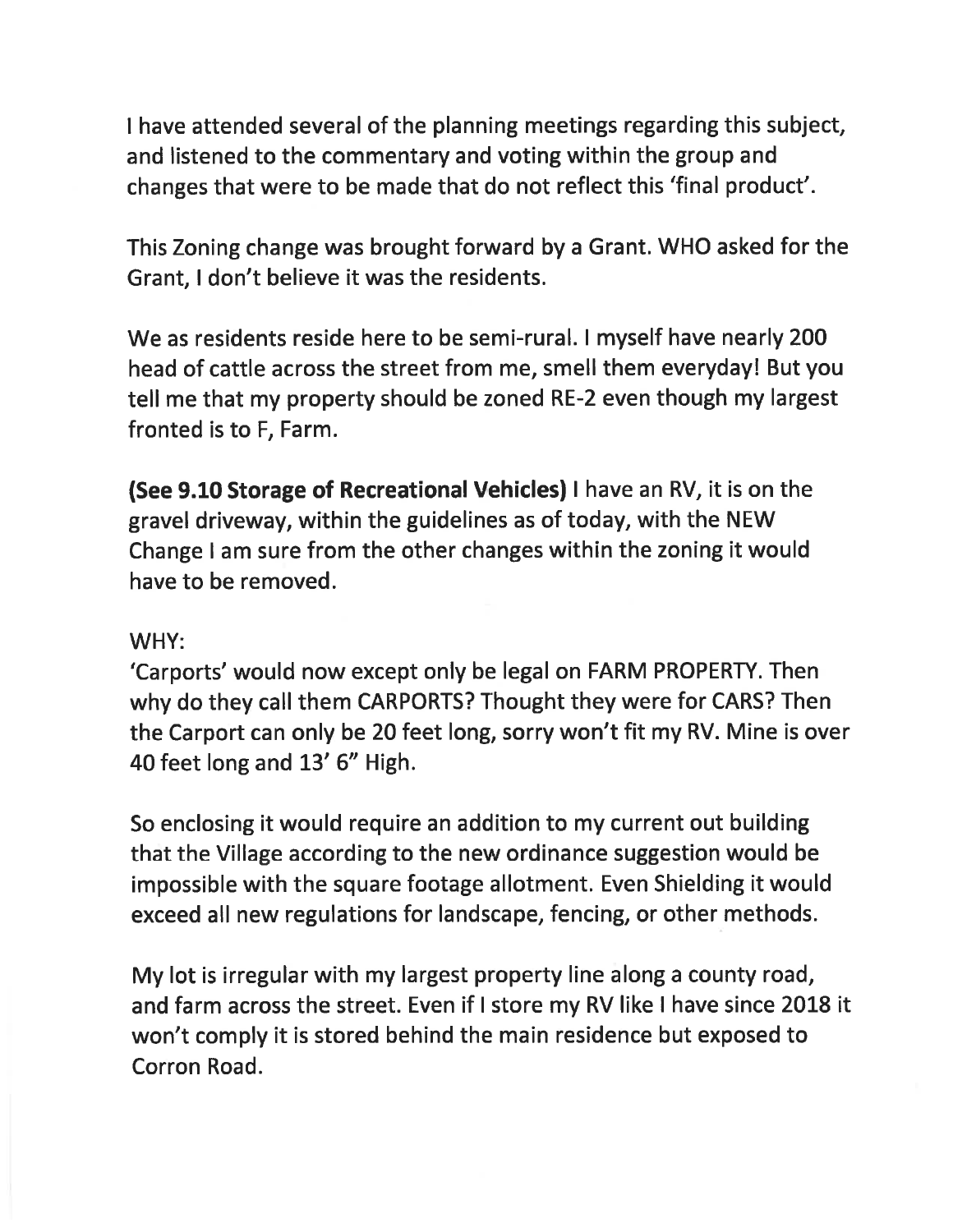Then looking that RV's cannot be connected to public utilities proves that the authors of this ordinance have 'no clue' how RV's operate, or are maintained. Because they require what is called 'Shore Power' to maintain batteries in between trips. This requires an electrical connection, hence a PUBLIC UTILITY!

Next, as many in this community, I collect Cars, Motorcycles, and Tractors as a hobby. Keeping them secure inside is not the problem minus the yard art, but I own multiple trailers (depends on configuration needed) personally that their storage would be impossible with the new proposed regulation. As would my personal vehicle that late at night may bring home a commercial marked trailer out of exhaustion in the middle of the night instead of continuing on to my business risking life of myself and the motoring public. (SEE 9.9 **Storage of Commercial Vehicles)** 

Then look at land usage (SEE TABLE 7-1: USE MATRIXor 7.3.A. Use Standards): Current Section 9.5.2 "D" in R1 allows: Kennels, private, not-for-profit, for pets as defined herein on tracts of land not less than one acre and where permitted said animals shall not be housed, kenneled or yarded closer than one hundred (100) feet from any residence other than that of the owner or user of property. We have operated '2<sup>nd</sup> Chance Ranch-NFP' not-for-profit since 2018 assisting local Police Departments including Campton Hills with stray dogs needing help. In addition our NFP has sponsored KODA the CH Police Officer, and provided food, and gift cards for residents in need through the Campton Hills Police Department, and the 303 Schools since our incorporation in 2018. New proposed regulation for RE-2 does not allow this, which will be detrimental to the local Police Departments we work with and the community that we focus our philanthropy on. We have operated with ZERO Calls or Complaints since our existence.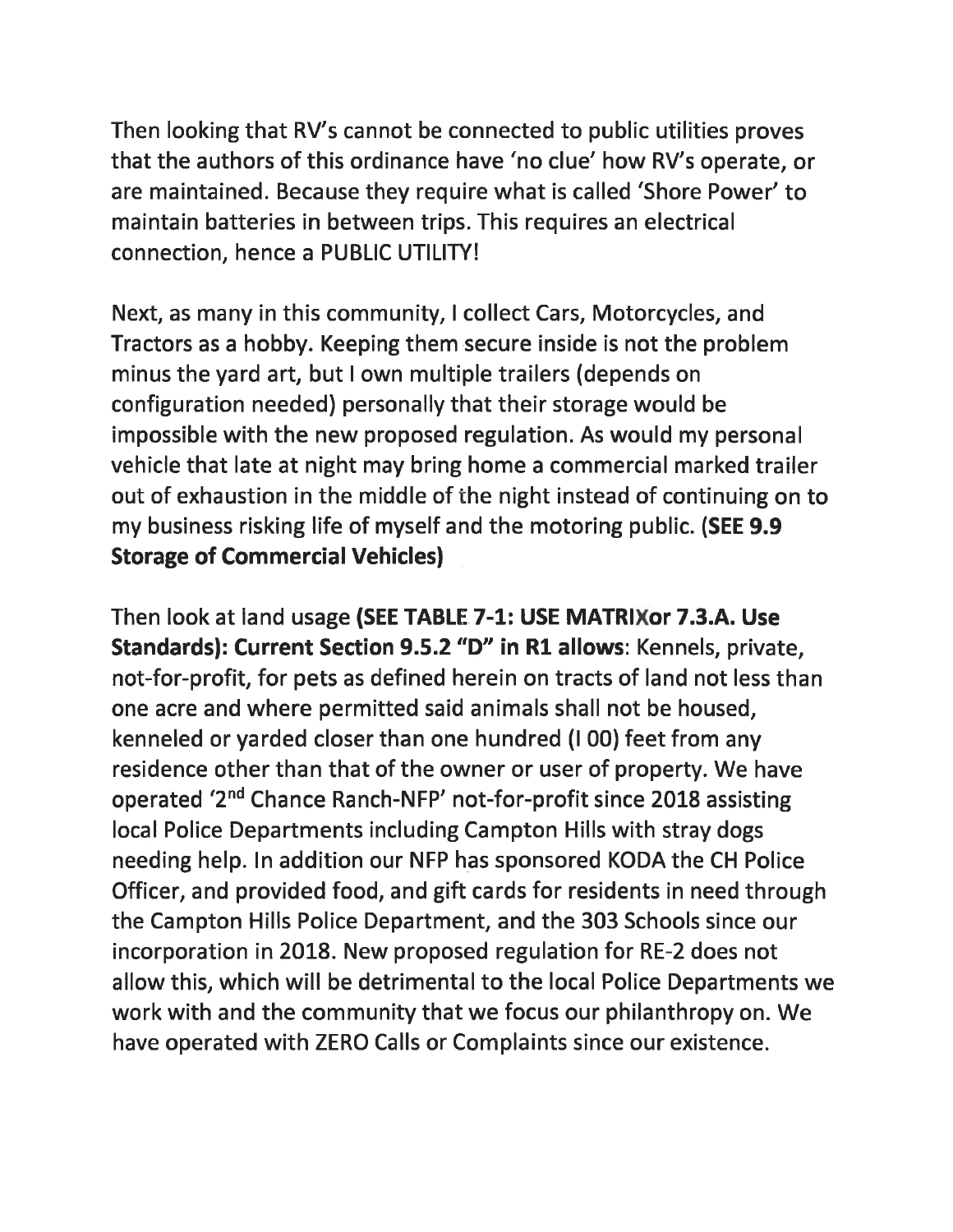I'm not asking you to send out the zoning police to my property or others, I am saying open your eyes and realize, we are all here to coincide, and we all came here for the same reasons. Semi- Rural, as we are, NOT NAPERVILLE, as you are trying to pass Zoning to enforce.

I am very concerned for our community with the use of the words 'Special Use' 'Grandfathered' and anything else that disguises change after we leave. We all pay a premium to reside here, and the next owner should be able to do the same. My property had horses. Lamas, and Alpacas, not my thing, but to maintain my resale value has the 'Residents Vision' shown our community website new restrictions would appease that.

I have not even touched on the changes of animals, landscaping, lighting, and many other changes in this zoning change. I do know from my canvassing the neighborhoods last year to look for support in my quest to become a trustee, residents DO NOT WANT CHANGE. They want to maintain what they own.

I think that the Trustees should abandon this resolution, maintain status current rules and give back the grant monies received.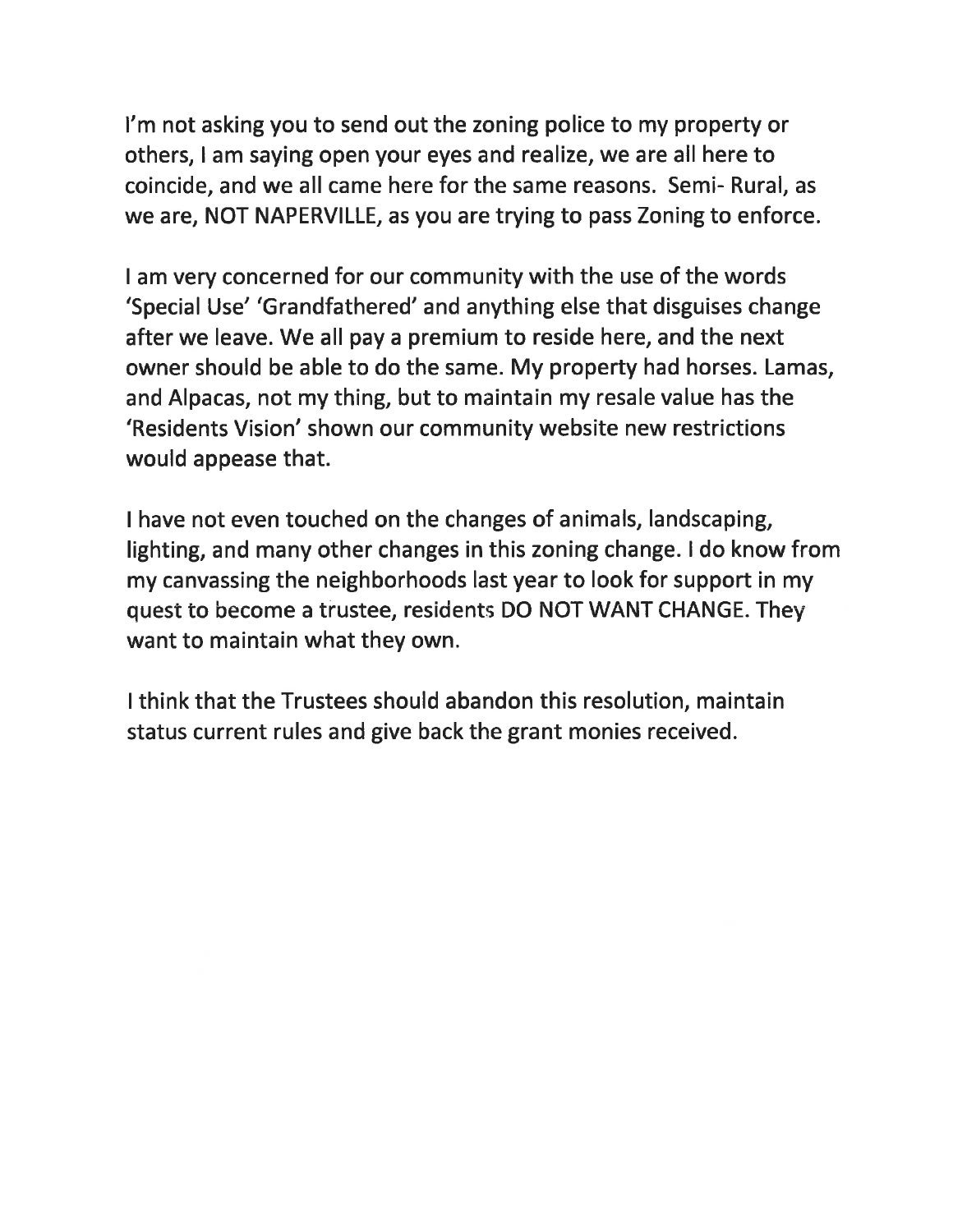# EXHIBIT B NEXT PAGE